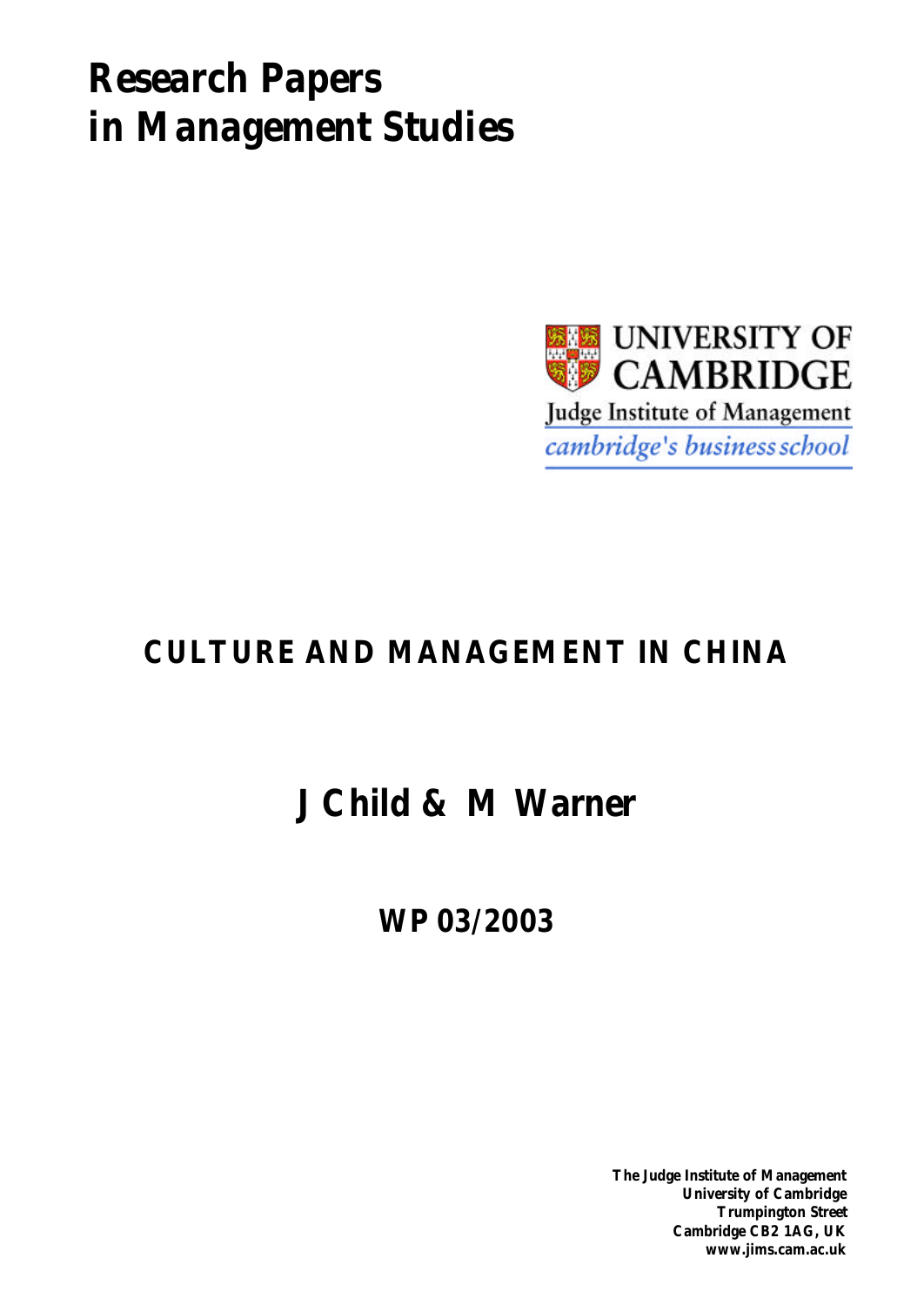These papers are produced by the Judge Institute of Management, University of Cambridge.

The papers are circulated for discussion purposes only. Their contents should be considered preliminary and are not to be quoted without the authors' permission.

## CULTURE AND MANAGEMENT IN CHINA

### **J Child & M Warner**

### **WP 03/2003**

Email: m.warner@jims.cam.ac.uk

Dr Malcolm Warner **Prof John Child** Judge Institute of Management The Birmingham Business School University of Cambridge University of Birmingham Tel: +44 (0) 1223 339700 Tel: +44 (0) 121 4143419 Fax: +44 (0) 1223 339701 Fax: +44 (0) 121 4147380

Please address enquiries about the series to:

Research Support Manager Judge Institute of Management Trumpington Street Cambridge CB2 1AG, UK Tel: 01223 339611 Fax: 01223 339701 E-mail: research-support@jims.cam.ac.uk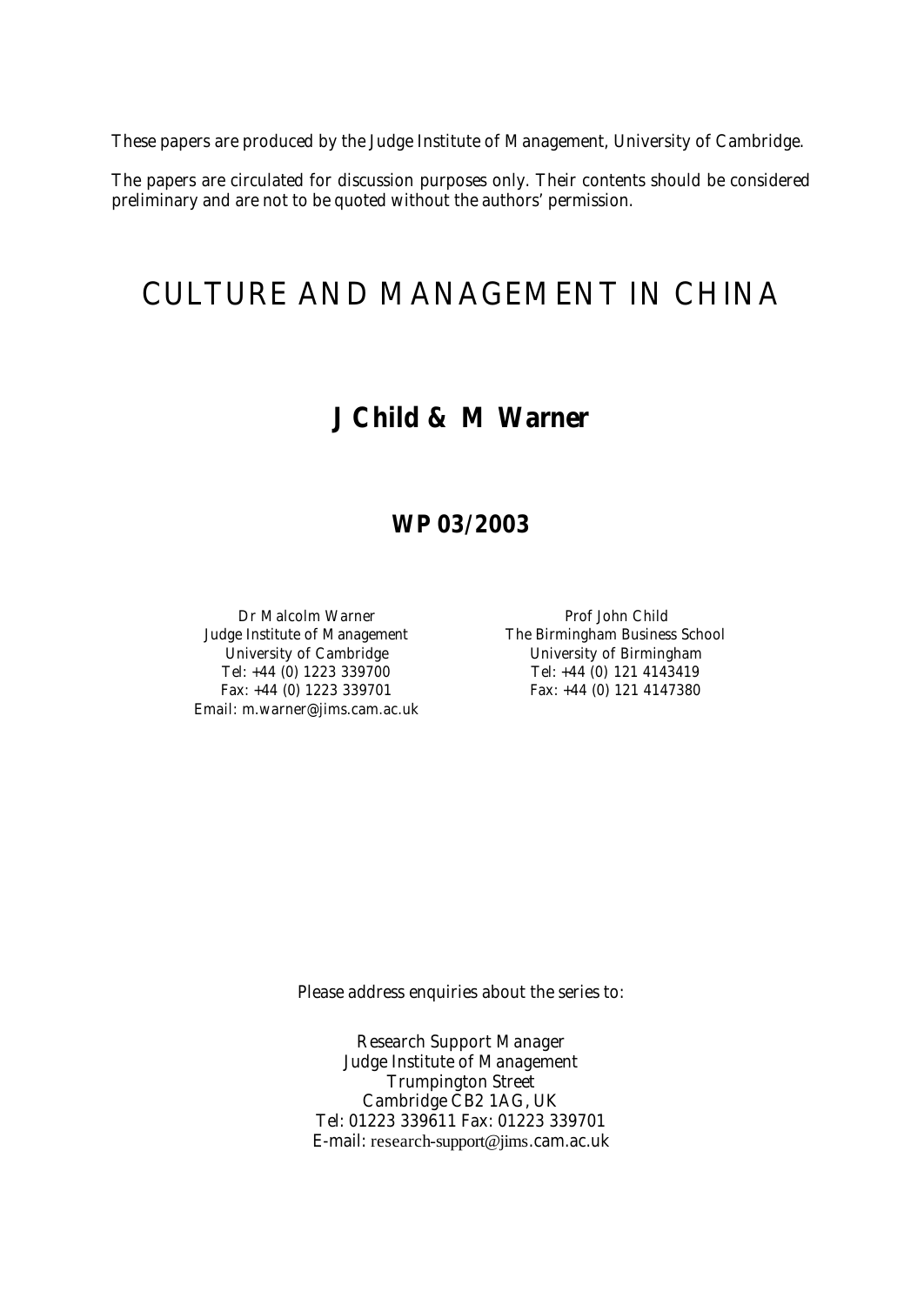### Culture and Management in China

John Child and Malcolm Warner

To appear in: [ed.] Malcolm Warner, *Culture and Management in Asia*, London: Routledge Curzon 2003, Chapter 2

#### **INTRODUCTION**

This chapter examines the relationship between culture and management in the People's Republic of China [PRC]. Culture will be treated as one of the main variables accounting for the specific management scenarios that have evolved in China over the last few decades<sup>1</sup> (Warner and Joynt, 2002).

While China is home to the world's oldest and most continuous culture, it has also been subject to massive institutional changes since the nation-wide establishment of the Communist regime in 1949. Comparison with other parts of China, namely Hong Kong and Taiwan, which have not experienced the same socio-economic regime, raises the question as to how much that is distinctive about management in China can be attributed to Chinese culture as opposed to the prevailing institutional system. Certainly, the chapters in this book on Hong Kong (Chapter 4 and Taiwan (as well as on Singapore) indicate that there are substantial differences in corporate and managerial behaviour between Mainland China and these other territories. The substantial divergence between East and West German management practice and performance, which created a massive challenge after re-unification in 1990, is a comparable example, as is also the two Koreas today. In these cases, differences in behaviour cannot readily be accounted for by culture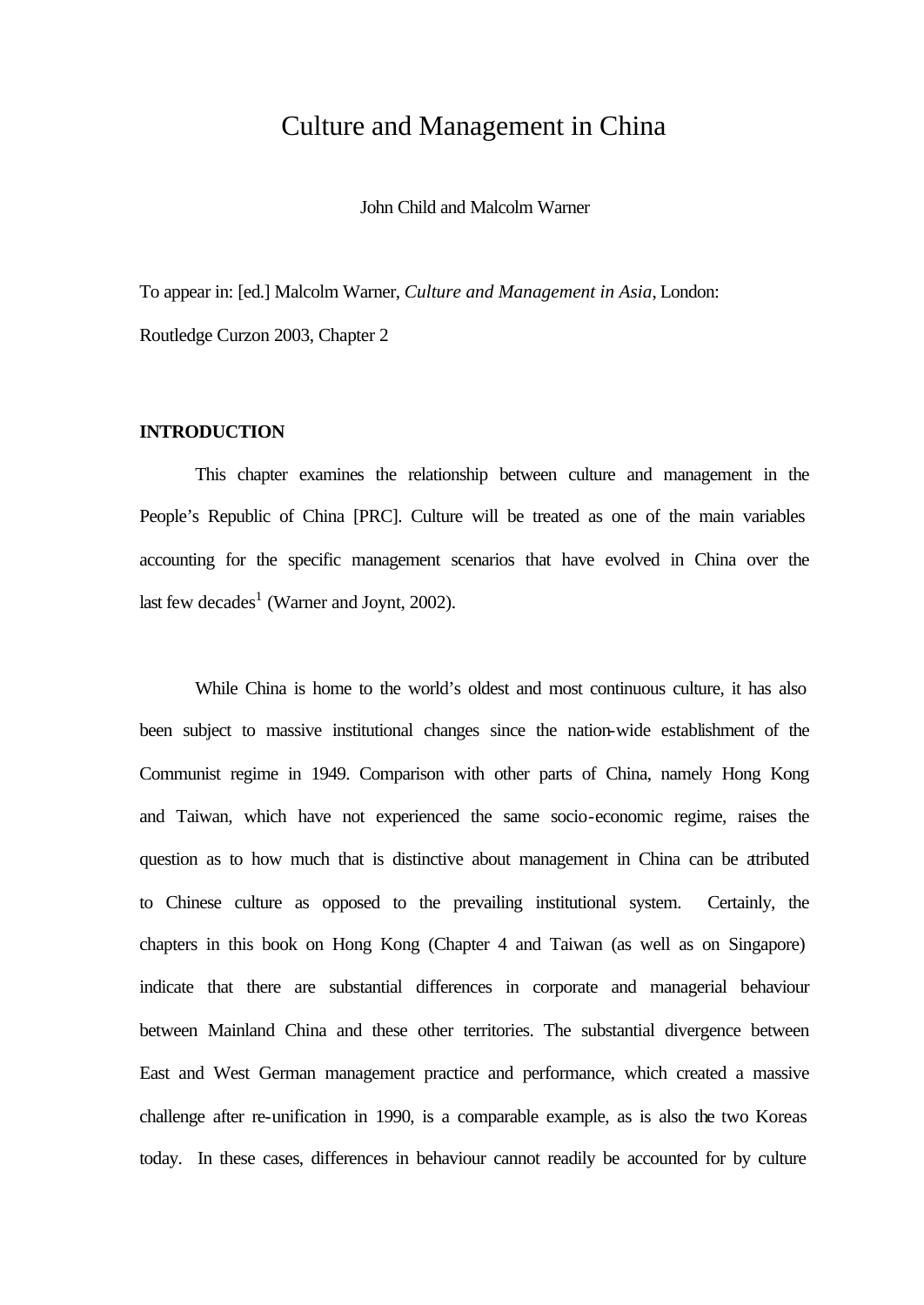alone, and this warrants a brief consideration of what culture and national institutions can respectively be expected to explain.

As the introduction to this book notes, the cultural perspective has for some time provided the dominant paradigm in comparative studies of management and organization. It is indicative that Hickson and Pugh (1995) chose to subtitle their review of the field 'The Impact of Societal Culture on Organizations around the Globe'. Even before Hofstede's seminal work (1980), international studies of organization generally regarded culture as the key explanatory factor for cross-national differences, as reviews such as Roberts (1970) make clear. Attention to culture also has intuitive appeal to practising international managers, for whom it serves as a convenient reference for the many frustrating difficulties they can experience when working with people from other countries, the source of which they do not always comprehend.

A contrasting perspective emphasizes that management and business have different institutional foundations in different societies. Key institutions are the state, the legal system, the financial system and the family. Taken together, such institutions constitute the distinctive social organization of a country and its economy. The forms these institutions take and their economic role are seen to shape different 'national business systems' or varieties of capitalism (Whitley, 1992a, 1992b; Orru et al., 1997). In turn the norms and rules of such systems impact importantly on corporate and managerial behaviour. It has to be admitted that although the institutional perspective draws on a long sociological tradition, there is still not much agreement about, or understanding of, the processes whereby institutions are formed and in turn impact on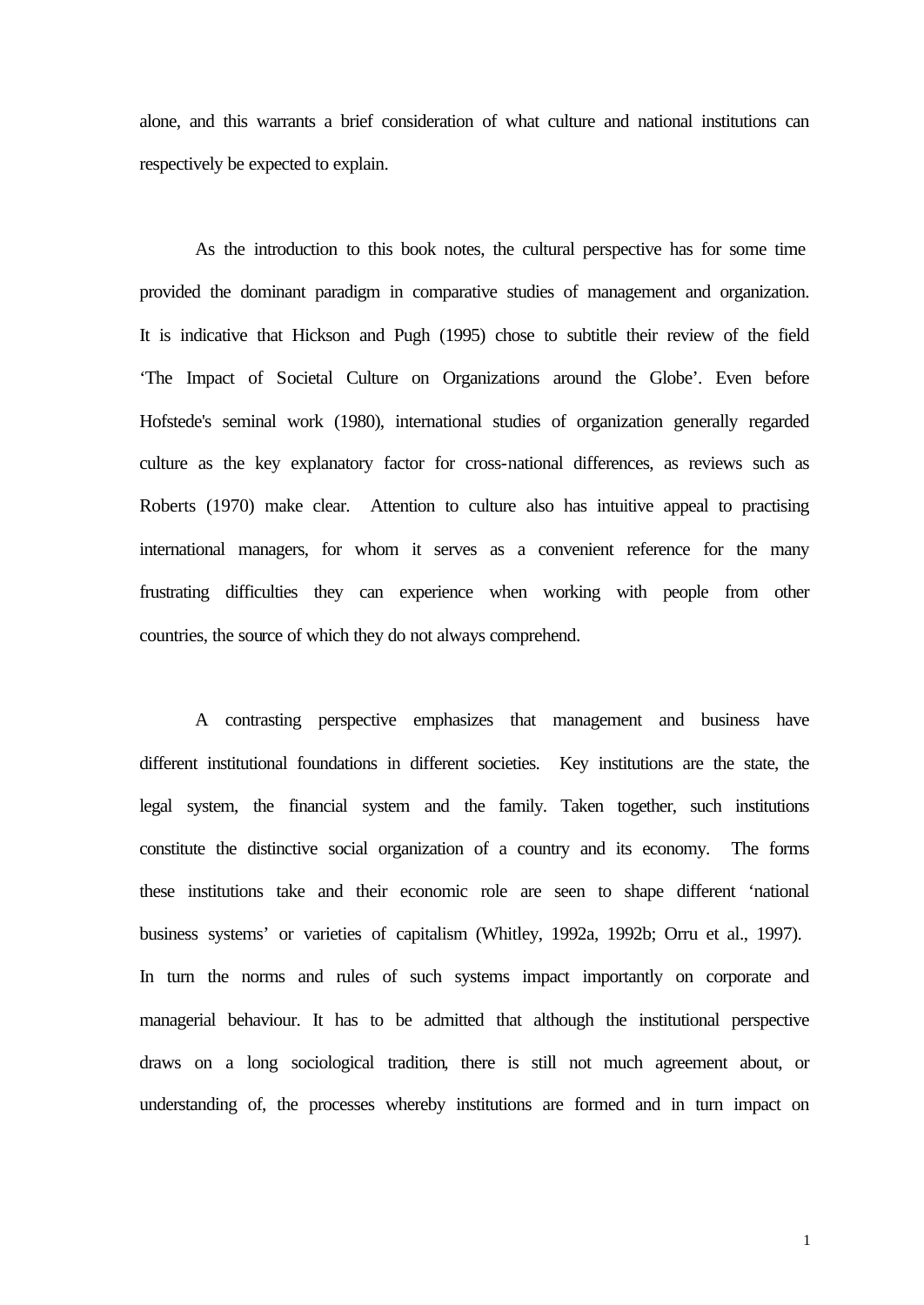organizations (Tolbert and Zucker 1996). There is, however, more consensus about the potential analytical power that the perspective offers.

Institutional theorists stress the historical embeddedness of social structures and processes. This implies that nations have their own logic of social and economic organization, and that this is difficult to distinguish from their cultural heritage. In China, for example, the foundation of Chinese respect for hierarchy and the family social collective is based upon the relational norms expounded by Confucius and legal codes such as those developed during the Tang Dynasty<sup>2</sup> (Gernet, 1982). This institutionalised relational logic has shaped a society whose transactional order rests on social obligation to higher authority and to the family rather than on rules oriented to protecting the individual. Chinese capitalism is seen to be intrinsically different from Western capitalism because of this contrast in institutional framing over a long period of time (Gerth and Mills, 1946; Weber, 1964). The hierarchical and collective orientation it has produced has become today commonly regarded as an inherent characteristic of Chinese culture.

In other words, over historical time, the distinction between cultural and institutional causation becomes blurred by the inter-relationship between the two. While many institutions are initially shaped by political and legislative actions, those that survive do so because they express and support enduring cultural values. Nevertheless in the shorter term, institutional regimes condition the attitudes and behaviour to be found in organizations, and they can modify cultural effects. As 'same culture, different system' examples like Mainland China and Hong Kong illustrate, the impact of institutional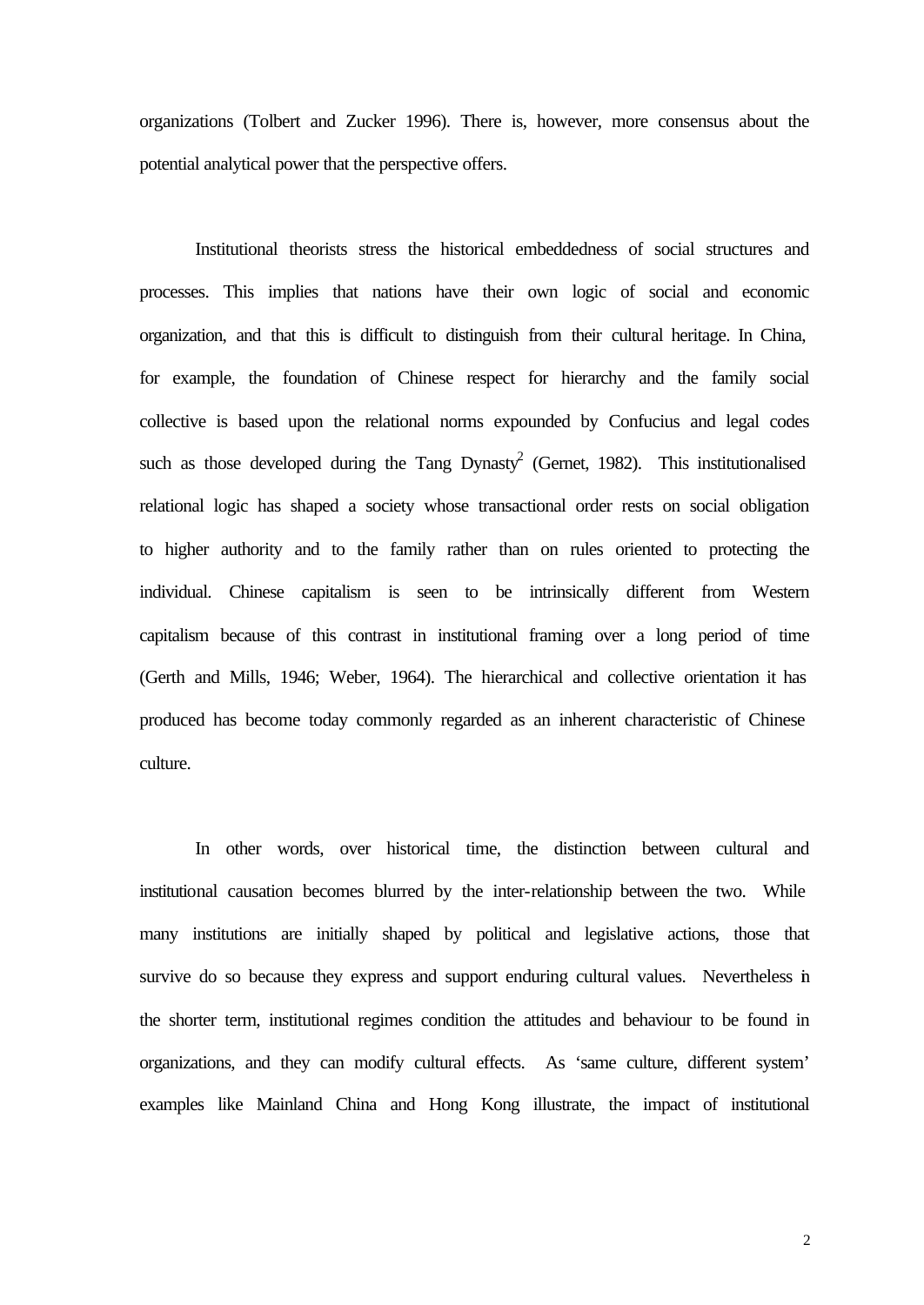differences is sufficient for Hong Kong managers to regard managing operations in the Mainland as problematic (Child et al. 2000).

At any given time, culture and institutions tend to influence different aspects of management and organization. Culture impacts primarily on individual attitudes and behaviour, including inter-personal behaviour. Its influence in organizations is therefore likely to be pervasive, extending to matters such as the motivational consequences of managerial practices and styles, norms of communication, the willingness to take individual responsibility, the conduct of meetings, and modes of conflict resolution. Institutions, by contrast, impact directly on features that are shaped or constrained by formal norms and rules. These include systems of corporate ownership, accountability and governance, conditions of employment and collective bargaining, and the reliance on formal contracts for intra- and inter-organizational transactions (Child, 1981).

There are further qualifications we need to bear in mind in the case of a huge and highly complex country like China. First, China embraces many regions with their own sub-cultures<sup>3</sup> (Cannon and Jenkins 1990). Fairbank was of the view that, in China, 'regional differences are too great to be homogenized under a unitary state' (1987: 363). Second, over the past twenty or so years it has experienced the world's largest social experiment in the shape of its economic reform, which has led to rapid industrialization and significant generational differences. These changes have been most evident in coastal regions, and they have added to regional differentiation. Third. China's business system now includes a variety of enterprise forms, ranging from state-owned enterprises, former state enterprises converted into joint stock companies, collectively-owned companies, a rapidly developing privately-owned sector, and enterprises with foreign investment either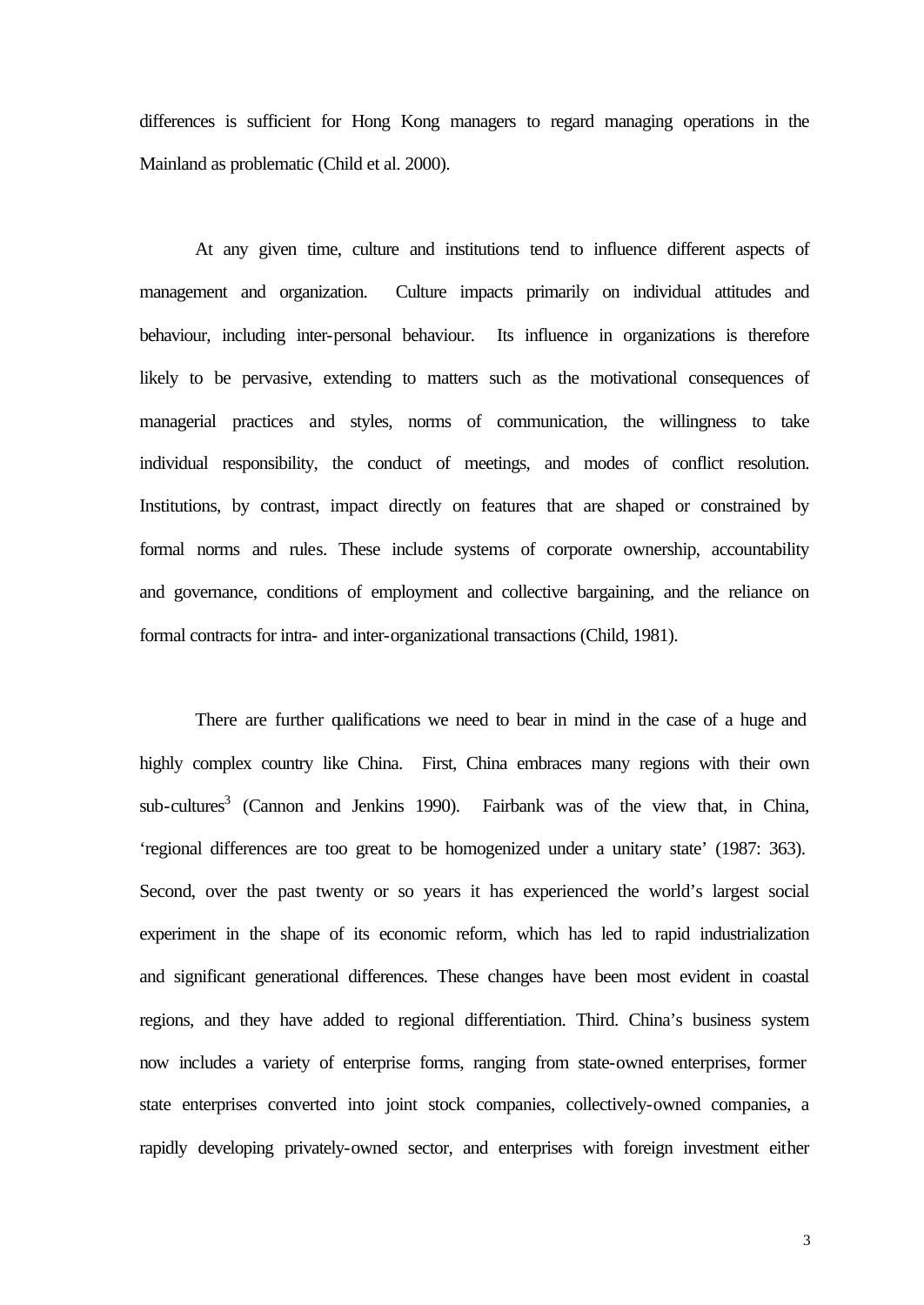in joint venture or wholly-owned subsidiary form (Child and Tse, 2001). This changing and extremely varied scene raises questions about whether or not one can detect a single characteristic and culturally determined model of Chinese management.

#### **HISTORICAL BACKGROUND**

China's long history has until very recently been marked by two over-riding social imperatives. The first imperative concerned the preservation of its integrity in terms of protecting its immensely long borders and maintaining internal unity. This justified and reinforced the hierarchical status and centralized powers of the Emperor and imperial officials. While they normally treated imperial authority with great deference, the peasantry occasionally revolted against the abuse of this authority, especially when driven to desperation by famine. The second imperative in fact concerned the need for communal self-help in the face of recurrent natural disasters, particularly famine and flood. The precariousness imposed by a combination of threats from natural causes and arbitrary imperial rule led to a reliance on mutual support within extended family units and the local community. This historical legacy helps to account for the paradox characterizing China today, that high trust is accorded to group members or those with whom there are special relationships, while others are actively mistrusted.

Chinese culture and tradition is therefore deep rooted and before the nineteenth century was largely undisturbed by foreign influence. The majority Han people had managed to absorb foreign invaders, such as the Mongols and the Manchu, into that culture. Their culture is a strong attribute of Chinese society and its members remain very self-conscious of it. As Fairbank noted (1987: 367), 'the influence of China's long past is ever-present in the environment, the language, the folklore, and the practices of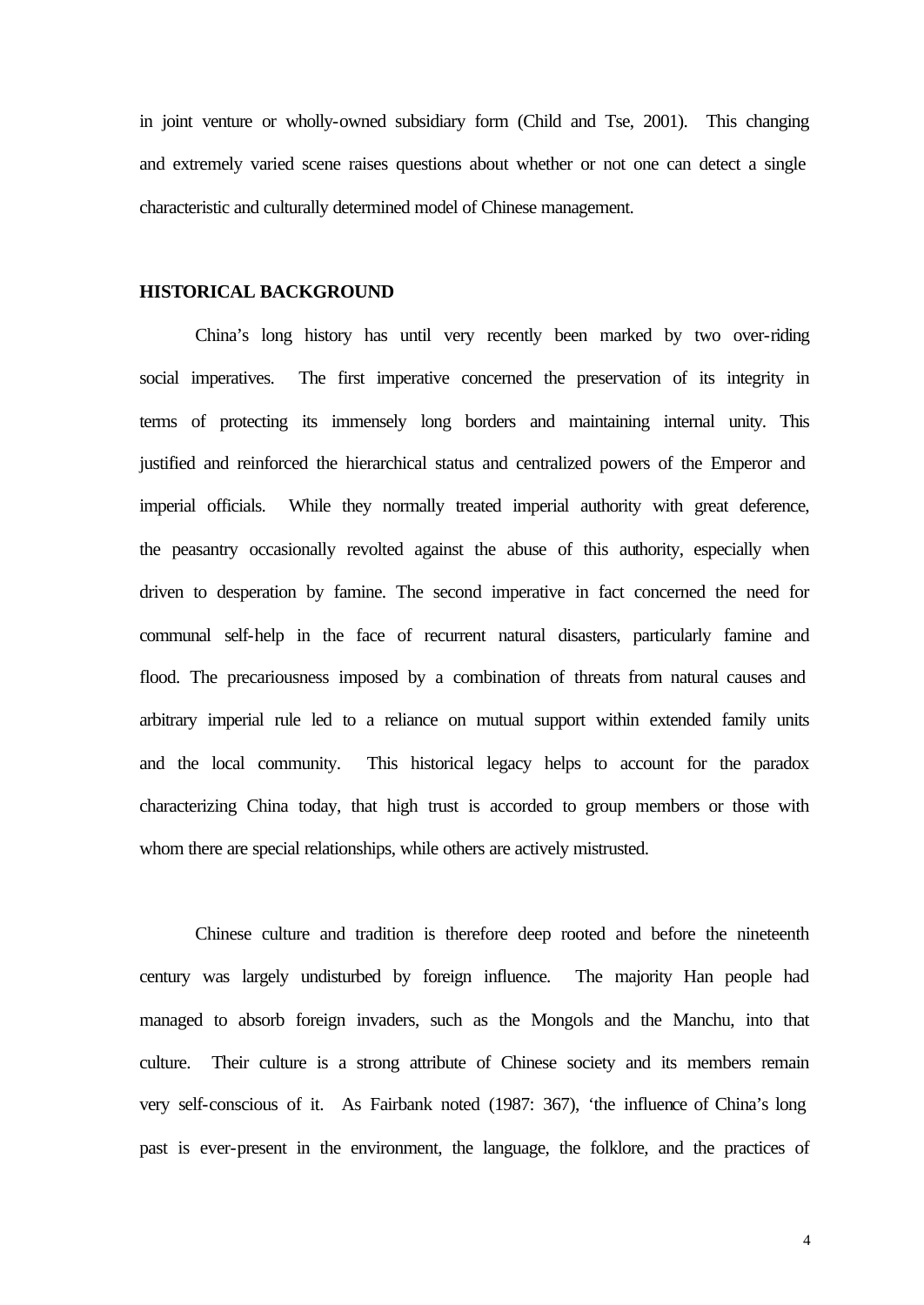government, business and interpersonal relations'. Many writers have stressed the influence of China's culture on the way that its organizations are managed (e.g., Pye 1985, Lockett 1988, Redding 1990, 2002).

#### **ECONOMIC BACKGROUND**

The PRC has been one of the fastest growing economies in the world in recent times. China's achievement has been a dazzling success and quite unanticipated in many respects, particularly after the debacle of the Great Leap Forward and the woes of the Cultural Revolution under Mao Zedong. Since Deng Xiaoping initiated the 'Open Door' reforms in 1978 however, it has expanded by leaps and bounds. By the start of the new Millennium, China was hailed as a coming economic superpower. Living standards have risen greatly but the distribution of benefits has been uneven. By 2000, nominal GDP growth was around over eight per cent per annum. Industrial production grew even faster than this. Per capita GDP was just over US\$800, a modest level by international standards but purchasing power parity was much higher, around US\$4,500 for that year, according to World Bank estimates. The last few years have seen more deflation than price rises. Those living in towns have done better than those inland over the decade; urban workers have benefited more than peasants but living standards of both have risen absolutely even if there have been differences in their relative degrees of prosperity. A new middle class has also emerged, and a consumer revolution has been unfolding, if unevenly.

Labour resources, a main feature of China's comparative advantage, have been increasingly been more effectively channelled into productive uses than under the command-economy system. As of April 2001, the latest available official Census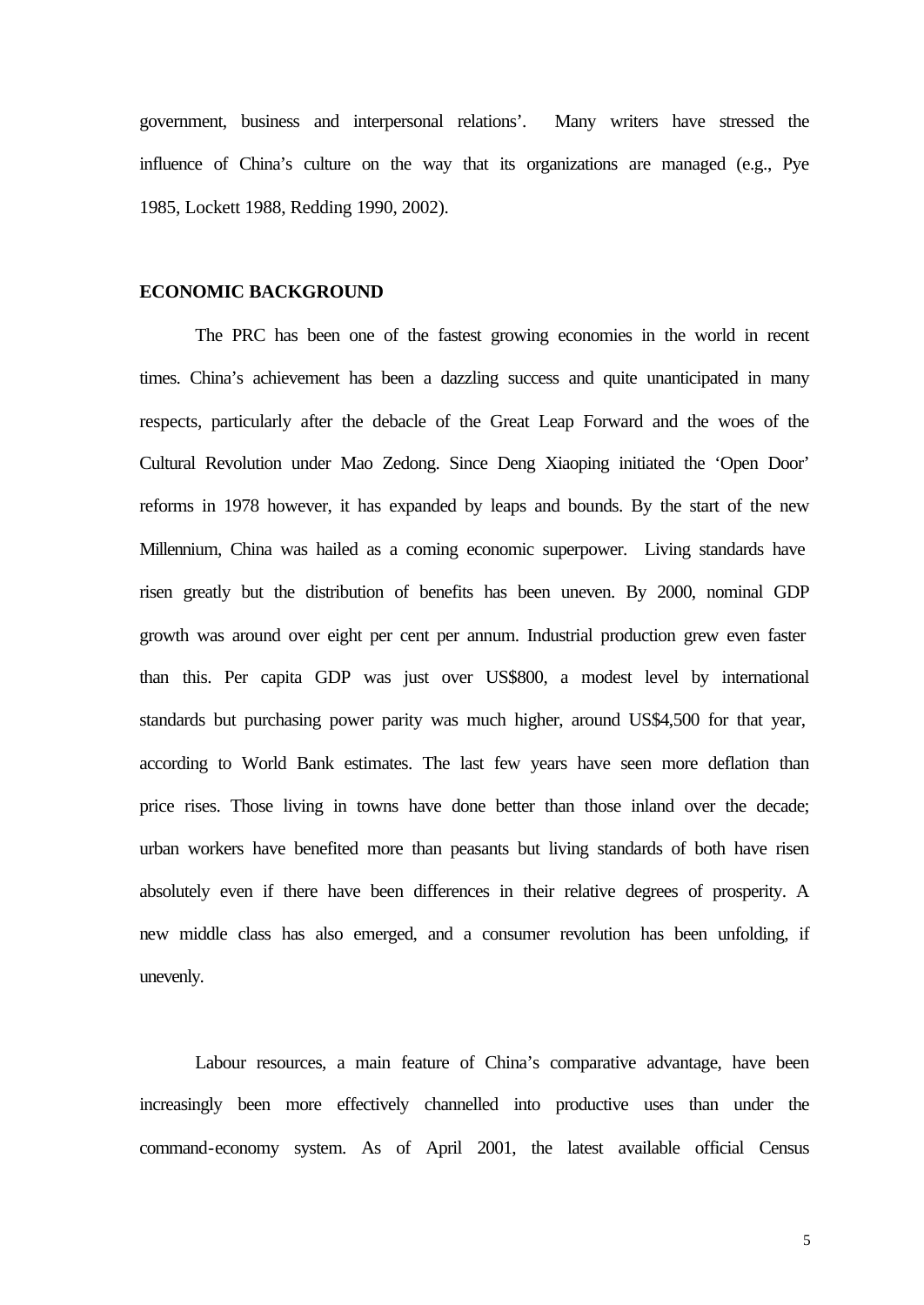statistics indicate that over 705.75 million people were 'employed' in the Chinese economy at the end of 1999, out of the 'economically active' population aged 16 and over of around 720 million. The employed represented 56.1 per cent of the total number of Chinese people working. Women comprised 46.5 per cent of total employment, which is on the high side by international standards, though one should bear in mind that the Chinese Population Census of 2000 suggested that there were 117 females for every 100 males in the PRC.

The PRC has to date avoided the worst of the late-1990s Asian economic crisis, but it may not be wholly invulnerable vis-à-vis the possible next one (*The Economist* 2002b). GDP growth is still buoyant, but bad debts continue to an albatross around the neck of the financial system. Asian devaluations risk undercutting its strong exports. In addition, the downturn in the US economy in 2002 augurs poorly for future export expansion. Recent US tariffs against imported low cost steel from the PRC and elsewhere may signal stormy times ahead (*The Economist* 2002a). No doubt, there are further threats (as well as opportunities) just around the corner.

#### **SOCIETAL CULTURE**

There have been many different strands in the cultural evolution of China over the centuries. Historians like Fairbank and Goldman (1998) ably bring out both the cultural homogeneity and diversity of China over its long chain of evolution. We have already signalled the presence of considerable regional and generational differences.

The core Han culture is probably the most important factor in understanding how China developed. It is almost impossible to discuss any aspect of Chinese life without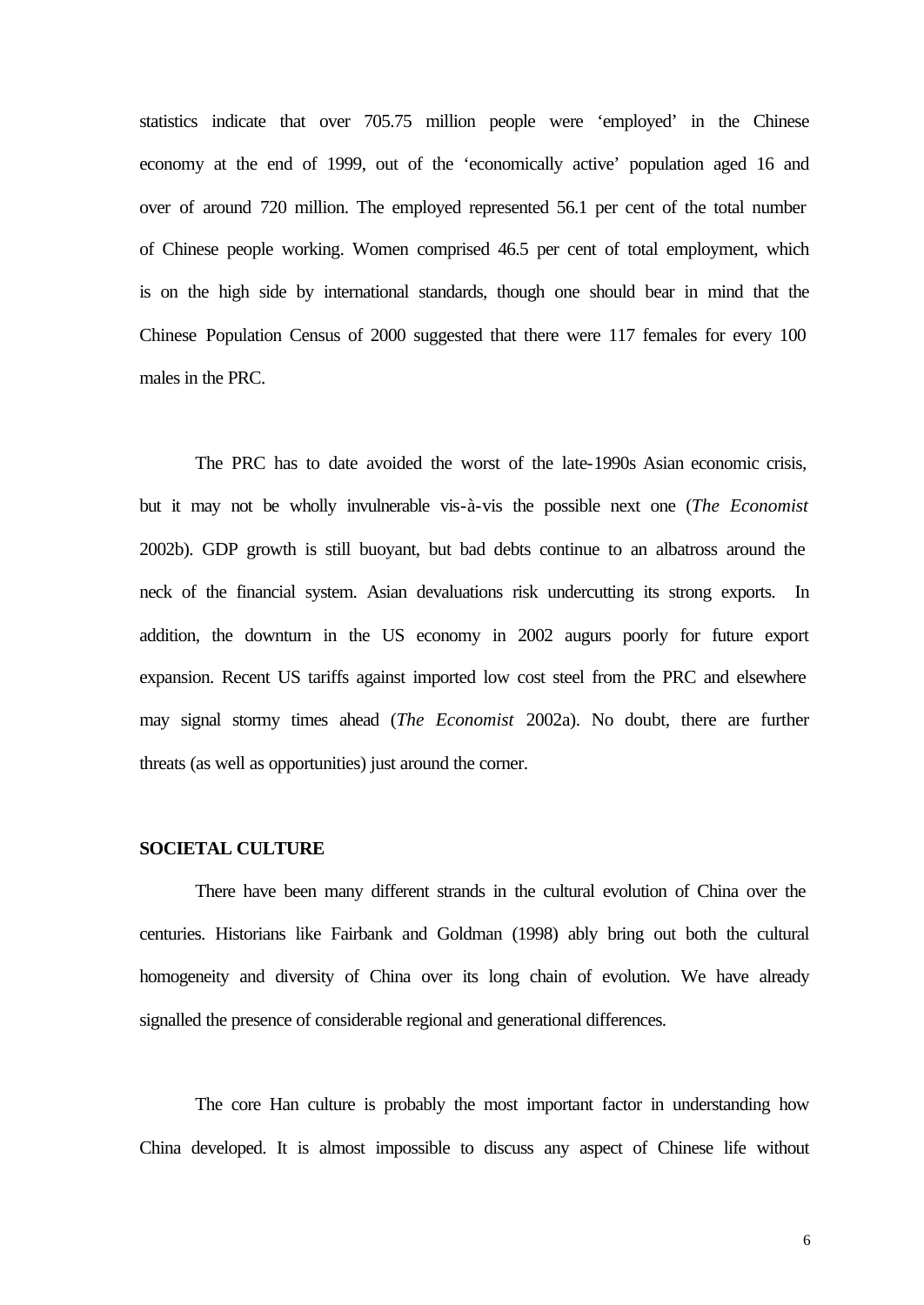referring to it. It dominates both the map and the mind-set of modern China. Despite the strong influence of institutional features, informed by communist ideology and a totalitarian state, as in other countries cultural variables have also help to mould the institutional ones. They permeate social relations in everyday life, both inside and outside the basic work unit (*danwei)*. China is widely assumed to be 'different' from the West. Both outsiders and locals tend to emphasize its cultural distinctiveness or even uniqueness, although perhaps not to the same degree as the Japanese (Dale 1986). Today, the qualifier 'with Chinese characteristics' is still often heard.

One of the most important influences on Chinese everyday life was Confucianism in its many varieties, and it remains so. Three bonds of loyalty bound the society (loyalty to the ruler, filial obedience and fidelity of wife to husband). Two of these were set within the family and all represented relationships 'between superior and subordinate' (Fairbank and Goldman 1998: 19). Confucius (Kongzi, 551-479 BC) writing around the time of Socrates but a while before Jesus Christ, based his ideas on absolute respect for tradition, on a strict hierarchy of primary relationships between family-members, and then again between the people and their rulers. His was a philosophy intended to guide people's daily life and it established a mode of thought and habit that has persisted and that blended well with other belief systems that many of its adherents often held at the same time, such as Buddhism and Daoism. The major ideas of this Confucian system of beliefs were three basic guides (ruler guides subject, father guides son, and husband guides wife), five constant virtues (benevolence, righteousness, propriety, wisdom, and fidelity), and the doctrine of the mean (harmony). Confucius laid down that *Ren* or benevolence was the supreme virtue the follower can attain. As a strictly natural and humanistic love, it was based upon spontaneous feelings cultivated through education. To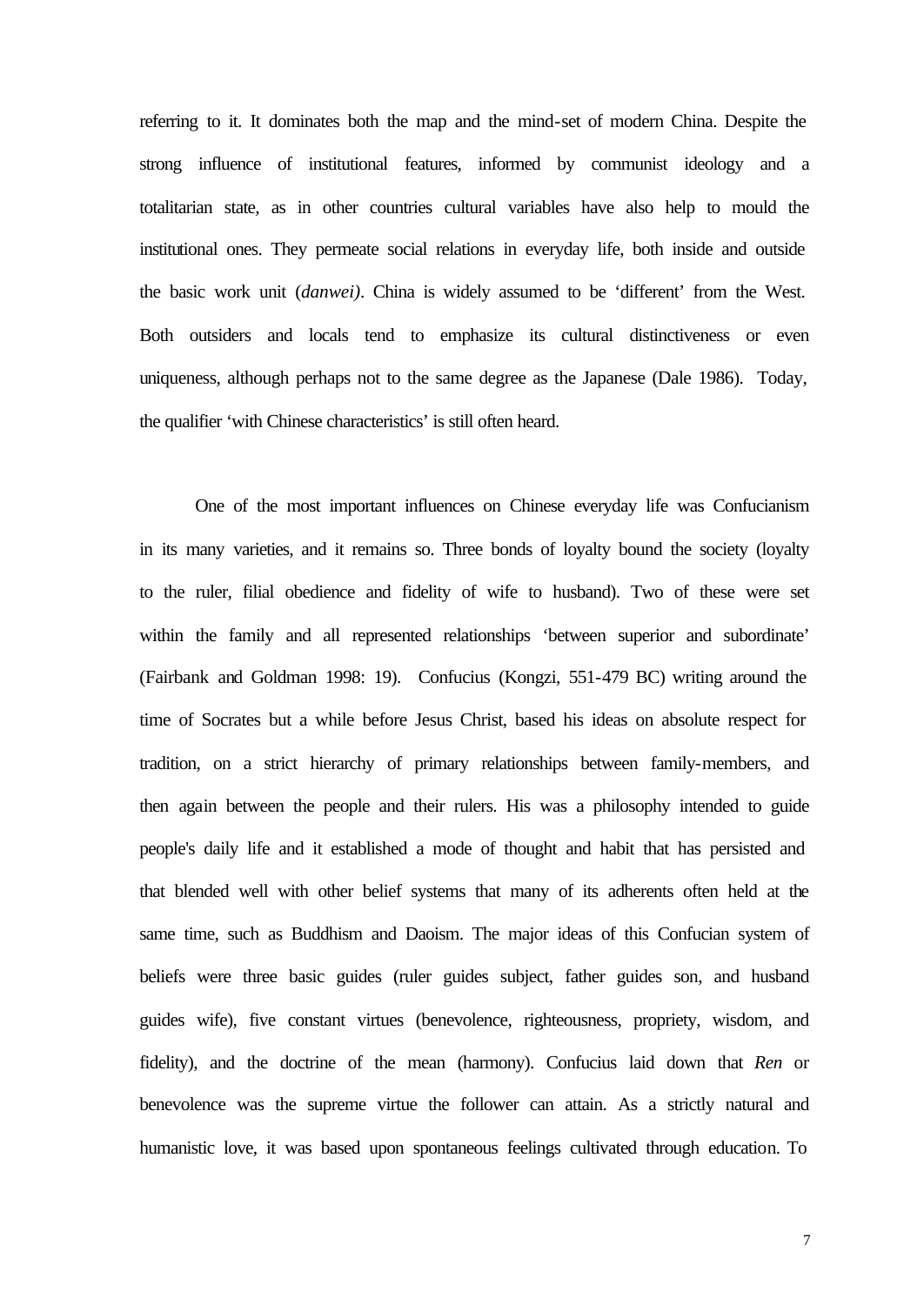attain *Ren*, you have to practice *Li*, which represents social norms. The latter can be interpreted as rituals, rites or proprieties and includes all moral codes and social institutions.

As *Li* is a term for moral codes and social institutions, many assume that the practice of *Li* is to enforce social conformity at the cost of the individual. However, an individual personality is not an entity cut off from the group. Confucius said: 'In order to establish oneself, one has to establish others. This is the way of a person of *Ren*' (McGreal, 1995: 5).

According to Confucius, the optimal way to govern is not by legislation but by way of moral education and by example. The ideal government is thus a government of *wuwei* (non-action) through a rock-solid groundwork of moral education. Confucius notes that: 'If you lead the people with political force and restrict them with law and punishment, they can just avoid law violation, but will have no sense of honour and shame. If you lead them with morality and guide them with *Li*, they will develop a sense of honour and shame, and will do good of their own accord' (McGreal, 1995: 7). This message is an appeal to the human heart: self-realisation toward world peace (harmony) to a peaceful world and to an orderly society as the ultimate goal of this belief-system. The strong Chinese cultural preference for basing business transactions upon the quality of inter-personal relationships and for settling disputes through mediation rather than relying upon contracts and legal process can be seen to stem from this philosophy.

By and large, Confucianism occupied the mainstream of Chinese philosophy for many centuries. The neo-Confucian project under the Southern Song, Yuan and Ming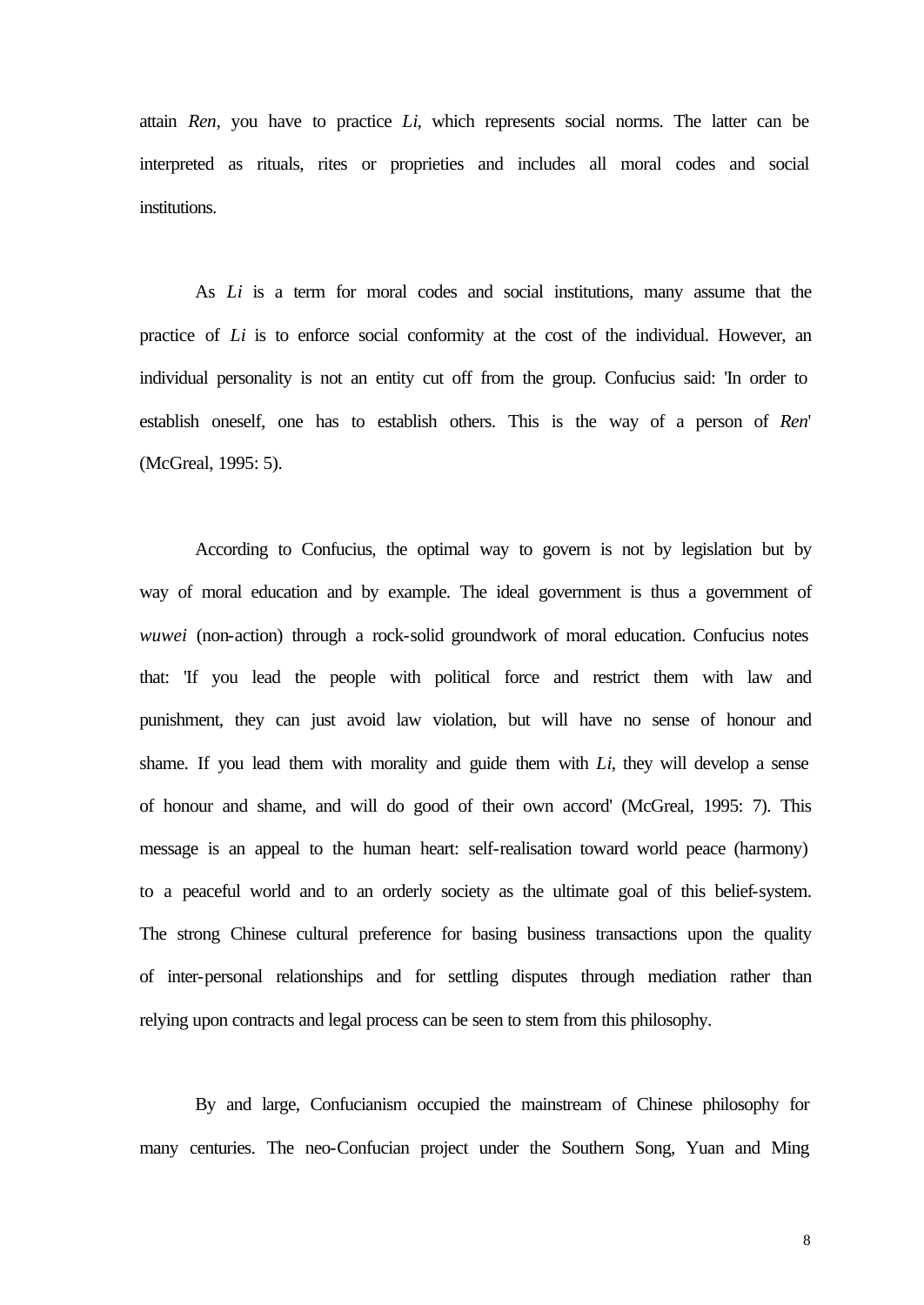dynasties formalized Confucianism into a set of rituals that then had a tremendous impact on thinking and behaviour throughout Chinese society (Faure 2001). Even so, other branches of philosophy before and after the Master's contribution were also influential, if with different focuses. Daoism, for instance, may be cited as another significant school of thought. The founding father of Daoism was Lao Zi (6th century BC) who introduced the idea of yielding to the deep-rooted 'flow' of the universe. This part of the belief-system remains deeply embedded in the Chinese psyche. Buddhism, Confucianism, Daoism, Legalism, Christianity and the rest, indeed Communism in its turn, all came and were integrated into contemporary mind-sets.

Chinese society today is the result of a long process of adaptation to changes in this cultural environment. Core cultural influences appear to have persisted as the bedrock of the Chinese system on the Mainland, but they were arguably submerged for the best part of half a century by newer layers of institutional change in the social archeology of people's mind-sets. The roots of this institutional change indeed go further back to the revolution of 1911. Cultural characteristics were suppressed for what turned out to be a historically brief period under Mao's rule but were, we would argue, so strong they prevailed and have re-appeared in recent decades as the system became more 'open' under the post-1978 reforms.

Various authorities have identified the values underpinning Chinese culture that are relevant to management and organizational behaviour (e.g. Shenkar and Ronen 1987, Lockett 1988, Redding 1990, 2002, Bond 1996). It is widely accepted that Confucianism has been the most important historical foundation for many of these values. Redding's (2002: 234-5) list is one of the more comprehensive and is quoted with permission: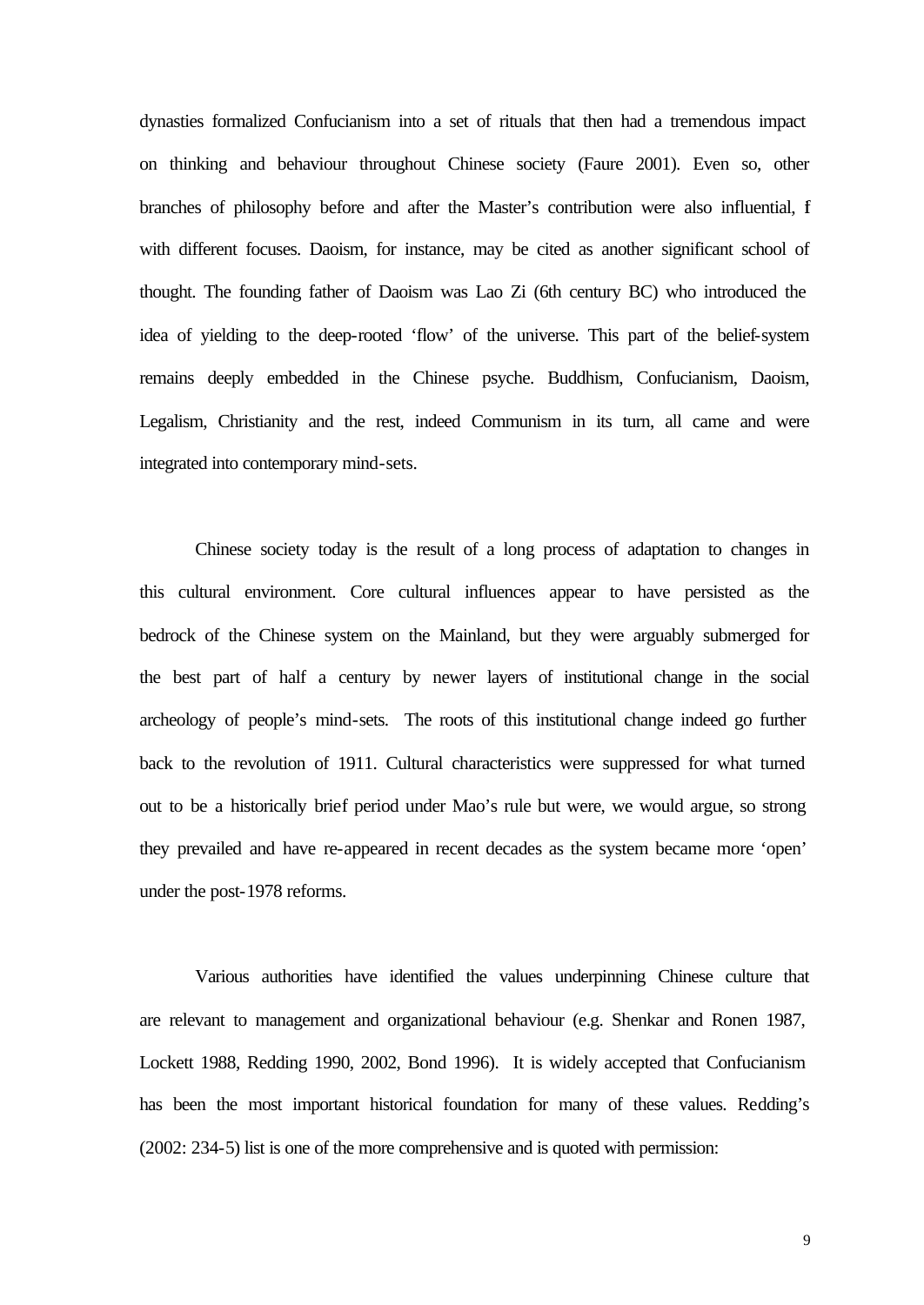- 1. *Societal order*. This reflects the sense of Chinese civilization as based on the learning and practice by individuals of clearly defined roles, all within a dominating state structure with a remit to preserve order, and all socialized into a belief in the need for appropriate conduct in the interests of harmony.
- 2. *Hierarchy*. Stemming largely from Confucian ethics, these values legitimate paternalism at the levels of family and organization, and patrimonialism at the state level, and provide a moral justification for hierarchy by stressing reciprocal vertical obligations.
- 3. *Reciprocity and personalism*. This is the currency of horizontal exchange, and the guarantor of the limited but adequate trust that maintains the particular structure of transactions.
- 4. *Control*. In a society of competing families, under conditions of scarce resources, and in an interventionist state, control of one's fate becomes a core ideal for many, particularly business owners, and sensitivities to control become highly tuned.
- 5. *Insecurity*. This is endemic in an essentially totalitarian state, with weak property rights, and it is associated with competitiveness and a work ethic. Building defences and reserves becomes a moral duty towards dependents, as well as a practical necessity.
- 6. *Family based collectivism*. The architecture of horizontal order in Chinese society is based on identity with family as the core social unit.
- 7. *Knowledge*. The Chinese respect for learning appears to have survived the ravages of the Cultural Revolution and the related persecution of intellectuals, although its support in the institutional fabric is less strong than in the Imperial period. The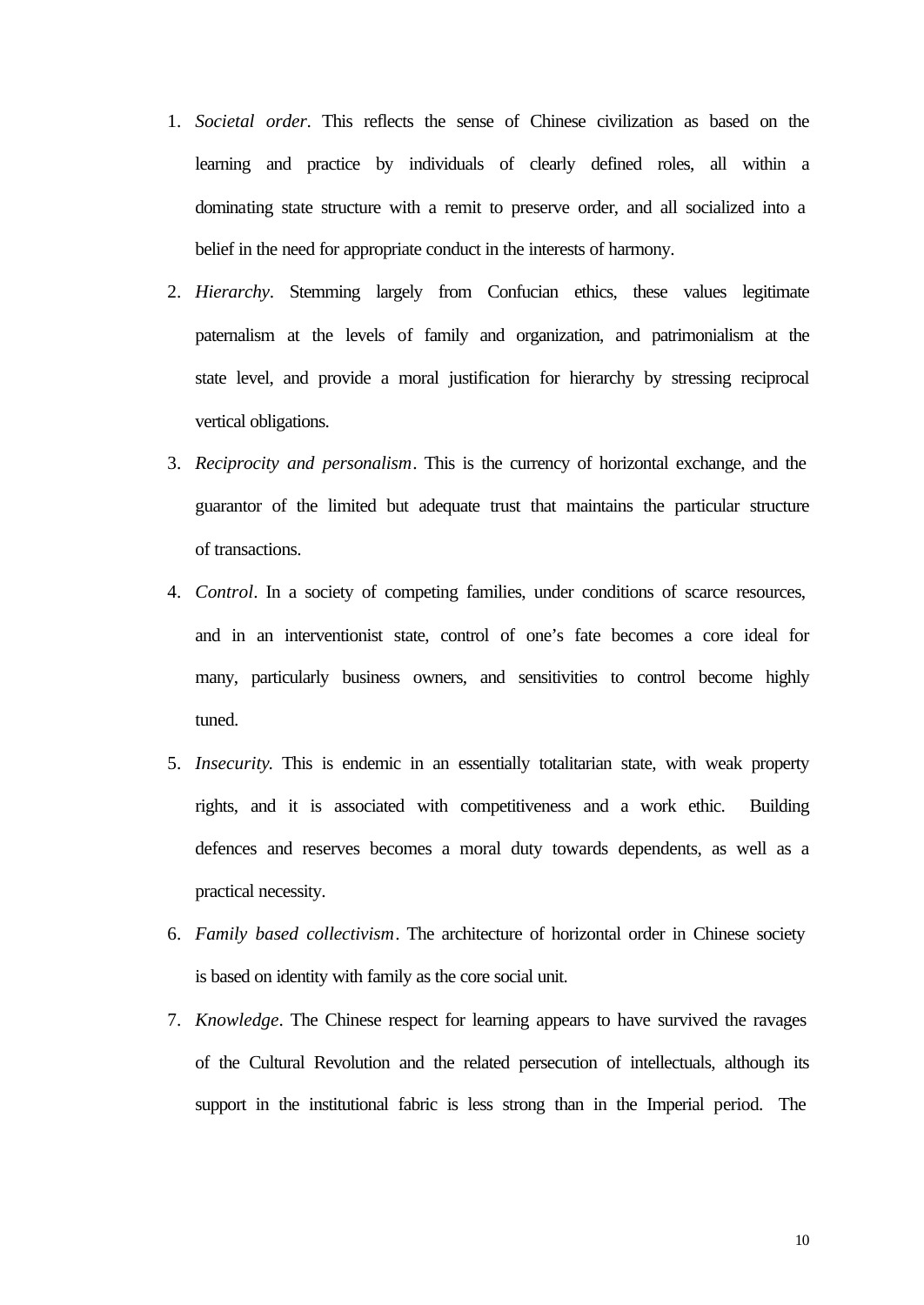value of learning, however, remains high, and there is doubtless some connection made with social mobility in its retention as a core ideal.

These values are commonly expressed in a number of forms that are of particular relevance to management in China. Respect for hierarchy and learning mean that longserving senior figures in organizations are readily accorded leadership status. Familybased collectivism manifests itself in the survival, and today the resurgence, of family business, as well as in personnel practices such as recruitment of family members. Collectivism manifests itself in an orientation towards groups so that, for example, there is often resistance to the introduction of individually based performance-related pay. Insecurity and personalism combine to accord significance to the preservation of 'face', and non-Chinese people therefore need to be very careful when negotiating with older senior managers or officials who are lacking in modern technical knowledge not to cause them to lose face.

The perceived need to guarantee trust and maintain harmony leads to special importance being placed upon personal relationships. An example is 'relational networking' based on inter-personal connections (known in Chinese as *guanxi*)<sup>4</sup>. It works extensively as a co-ordination mechanism, as we find in both socialist and capitalist Chinese organizations. But there are also those who doubt if it is still important in today's more market-oriented economy in the PRC. This behavioural pattern is arguably basically East Asian and very much ascriptive, communitarian, and particularistic and thus quite distinct from the *Gesellschaft* type of social integration often associated with Western ways of doing things and with 'modernization' (n China's search for 'modernity', see He, 2002). It may even illustrate the persistence of Chinese societal

11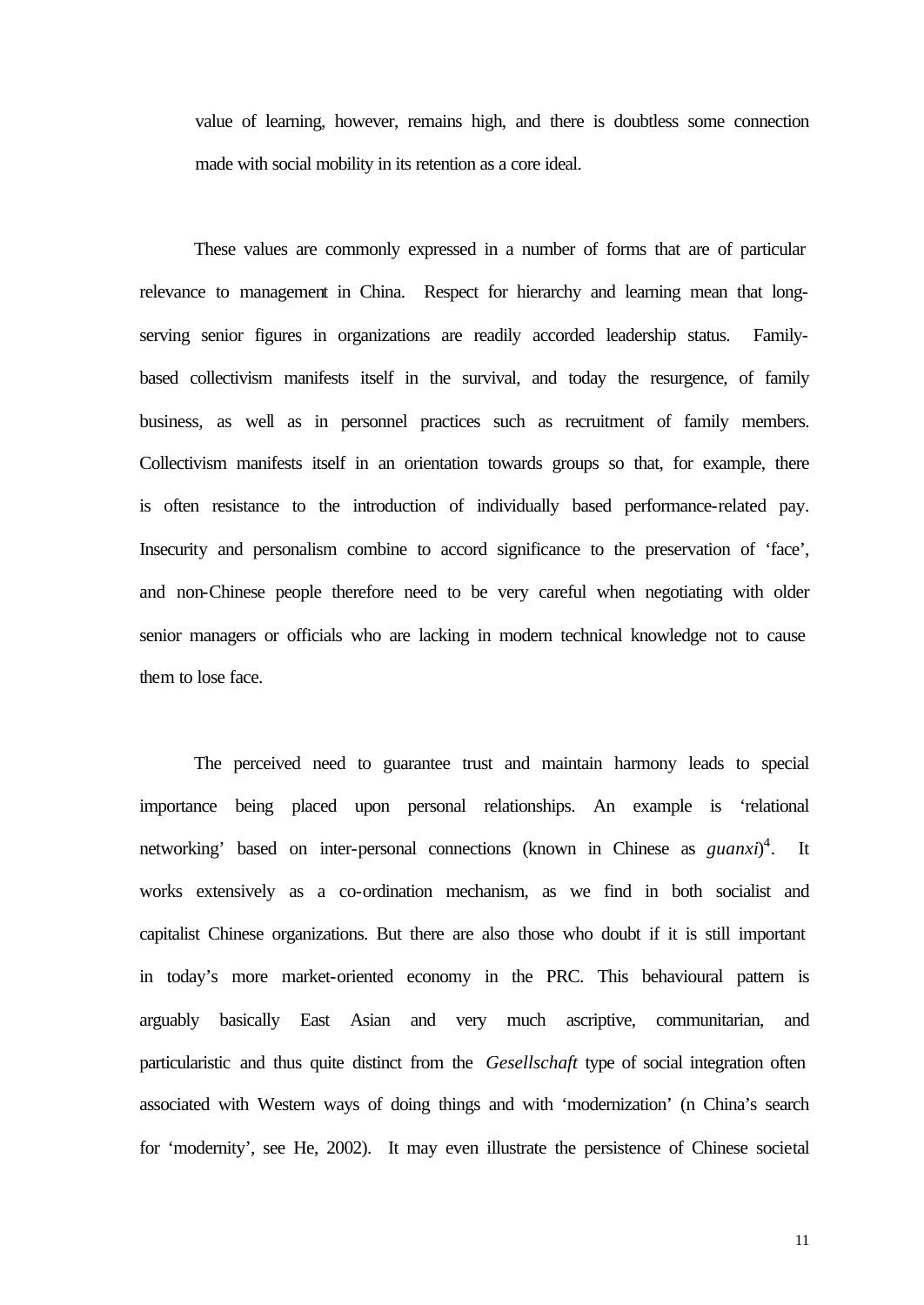patterns, in spite of changes from Imperial rule to Republican, and from Revolutionary to Reformist. Indeed, such is the *continuity* in the culture*,* that the phrase 'Confucian-Leninism' has been used by Pye to link the past and the near-present (cited in Warner 1995:147).

*Guanxi,* for example, has been deep-rooted in China since Confucius codified the societal rules over 2000 years ago. These welded the hierarchies holding national Chinese (and Overseas Chinese) social structures together, such that fief-like loyalties and clanlike networks have long been the main links in the societal chain (Boisot and Child 1996). Together with *guanxi* (relationships), *li* (rite), *mianzi* (face) and *renqing* (obligations) reinforce the social bonds that make the Chinese system function smoothly. In terms of organization theory, this represents the elements of a reciprocal informal system that acts as neither market nor hierarchy; it acts reciprocally with whatever institutionalized bureaucratic structures exist at the time and may help to make them work more smoothly. As Chen (1995: 144) puts it, 'a Chinese should first and foremost know his place in society and how to interact with others in a proper manner. *Guanxi*, face and *renging* are important components in regulating interpersonal relationships'.

The dismantling of the socialist order laid down during the Mao period might be expected to release the expression of traditional Chinese culture from the bounds, even rejection, that were imposed on it. Wang (2002), however, concludes that this has not happened to an extent sufficient to fill the gap left by the demise of the old order. Instead, she maintains that a serious contradiction between official ideology and China's socio-economic reality has given rise to a disorganized hedonism and 'above all, a devastating poverty of moral and cultural resources for self-critique and self-betterment'.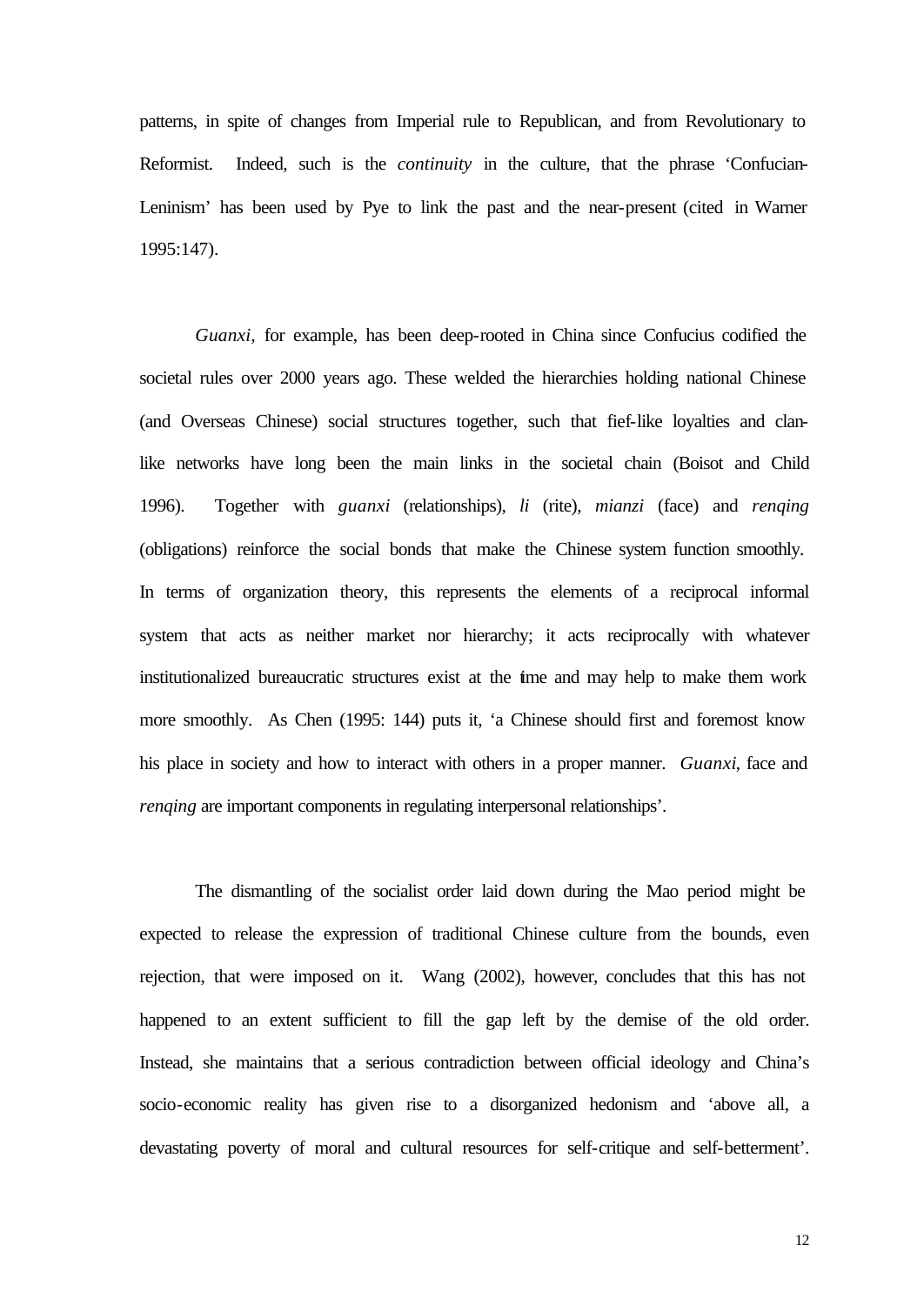(p. 17). The huge scale of corruption in contemporary China appears to bear this claim out. In Wang's view, there is an 'almost total lack of a new type of person whose values and motivations can help sustain China's emerging capitalist society as the Maoist type of person did the old 'communist' order' (p. 1).

#### **CORPORATE CULTURE**

It is impossible to characterize a corporate culture that typifies China for two reasons. First, the context for Chinese business is changing rapidly, under the impetus of the economic reform. Second, as a result of the reform, Chinese enterprises vary extensively, ranging from state-owned enterprises [SOEs], some of which are still protected from market forces, through former SOEs which have converted to joint stock companies, to collectively-owned enterprises and private firms. In addition, companies with foreign ownership now make up a sizeable part of the non-agricultural economy.

The most recent landmark changes in corporate culture were initiated in late 1978. The 'new' Chinese managerial model may be seen as a pragmatic experiment that was first piloted in Sichuan Province in 1979 under the leadership of the then Party Secretary, Zhao Ziyang. In the early 1980s, those changes seen to be effective were then applied, with varying degrees of intensity, across the whole of the PRC but it was not until the mid-1980s that management reforms began to take root. As mentioned earlier, Stateowned enterprises (SOEs) had once dominated industrial production, and their work-units (*danwei*) embodied the so-called 'iron rice-bowl' (*tie fan wan*) which ensured 'jobs for life' and 'cradle to grave' welfare for mostly urban industrial SOE employees (Lu and Perry 1997). The system was partly derived from earlier Chinese Communist experience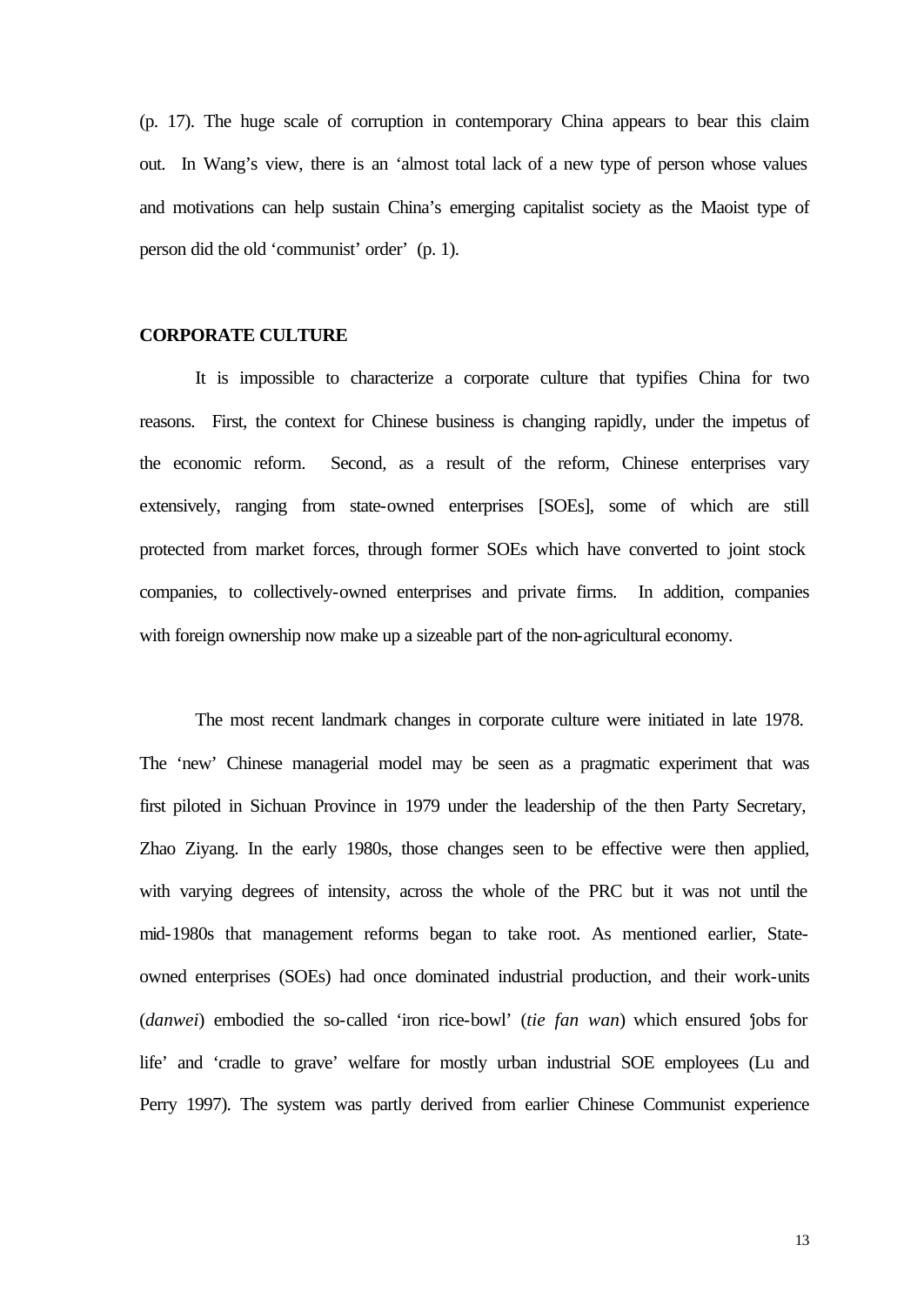in the liberated zones, and Soviet practice, but in addition may have had roots in Japanese precedents in Occupied Manchuria.

Under the reform since 1979, there have been major shifts in enterprise ownership and growing exposure to market forces. Before the reform, China's SOEs dominated its national economy, producing three-quarters of its industrial output value. They operated according to bureaucratically mandated plans, including input and output quotas. By 2002, SOEs accounted for just under 25 per cent of industrial output. There is today a wide range of firms with contrasting ownership and governance structures. Urban and rural collective enterprises account for around 40 per cent of industrial output, firms with foreign investment over 15 per cent, and private firms over 20 per cent. Except for a few SOEs, all these firms secure resources and dispose of outputs through markets<sup>5</sup>.

China's industrial structure has become complex and differentiated due to moves towards exposing firms both to markets and private ownership. Government policy is to retain SOEs in key industries, which are strategic in nature and/or where considerable economies of scale are anticipated, while others are to have their ownership restructured or to be sold outright. The government has also encouraged SOEs to merge into business groups, ostensibly to achieve scale economies, but often in reality to bail out weaker enterprises and avoid the social costs of closure (Keister 2000). A significant development in the 1990s has been the conversion of SOEs to joint stock companies, of which there were 13,103 by the end of 1997. Analysis of 40,238 SOEs surveyed in 1998 by the State Statistical Bureau indicated that 17 per cent of them had completed restructuring (Lin and Zhu 2001). Of the restructured SOEs, 55 per cent had become limited liability companies, 16 per cent had transformed into employee shareholding co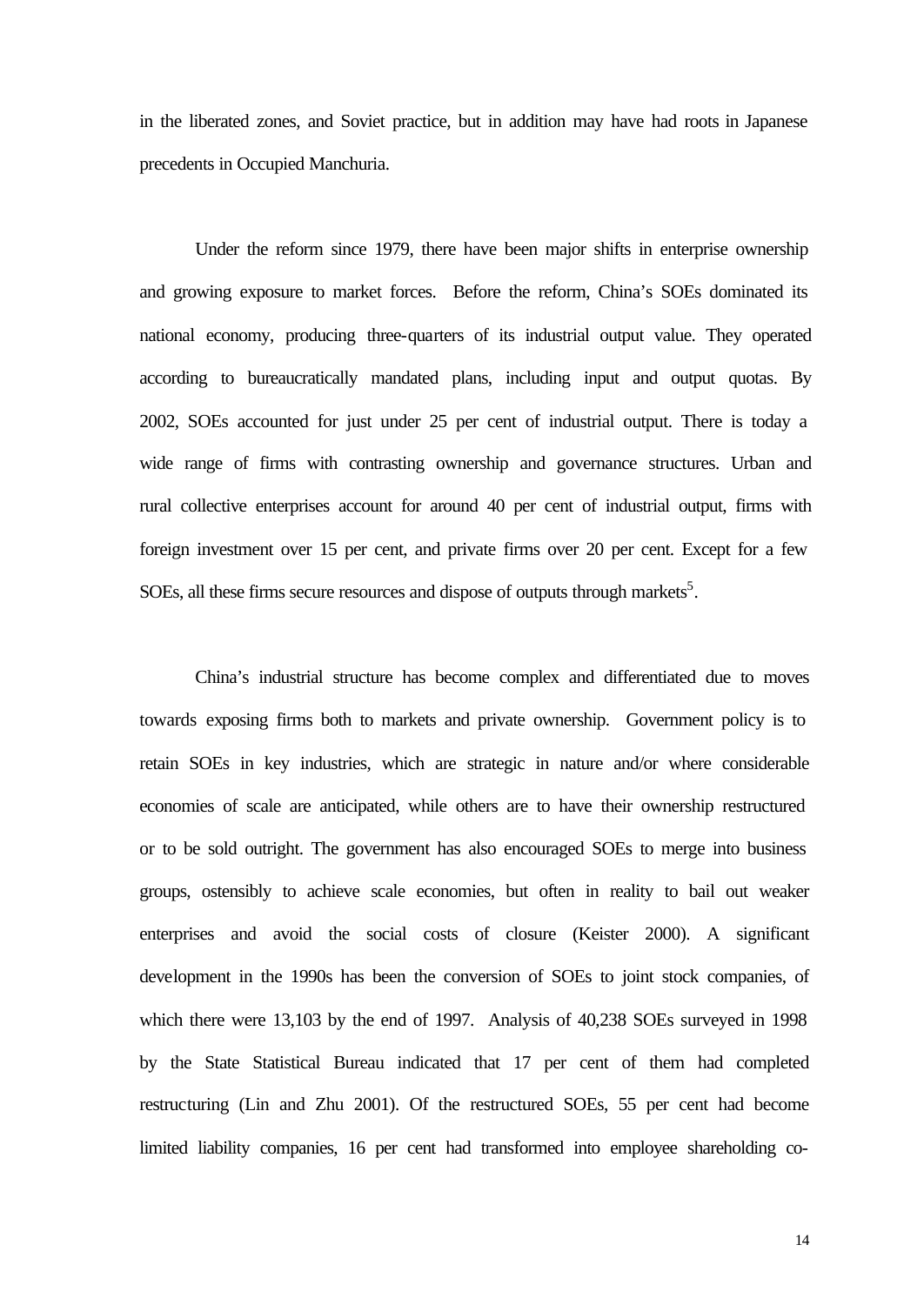operatives and 7 per cent had become private enterprises. Restructured enterprises generally had a significant private stake, though conversely some of the newly formed private enterprises still had a majority of their shares held by the state. The SOEs that had converted into fully private firms were generally small and in most the top manager was the main owner and likely to hold tight control.

Collective enterprises, especially so-called Township and Village Enterprises (TVEs) owned and operated by village and municipal governments, have become a unique and significant force in China's economy. Many of them are low-tech, wasteful, and poorly managed (*The Economist* 2002b: 10-11). Nonetheless, with the collapse of many SOEs, and the increasing authority delegated by the state to local governments in China, TVEs are likely to remain significant players in China.

In addition to the reconstitution of some SOEs as private firms, the core private sector has been the fastest-growing in China and now employs over 13 million people. In the past, private firms have experienced a harsh institutional environment (IFC 2000). In 2000, however, they were granted full legal rights, and the establishment of a venture capital market in Shenzhen may provide needed financial capital to the promising few. Not many private firms have so far become joint venture partners or acquisition targets for foreign firms, but some of them will become more attractive especially in areas such as software and internet development (Becker 1999). Another privately-owned part of the economy comprises foreign subsidiaries. Beginning in 1986, foreign direct investors were permitted to establish their own wholly owned subsidiaries (WOSs), and in 1997 the number of newly-established WOSs exceeded that of equity joint ventures (EJVs) with Chinese partners for the first time.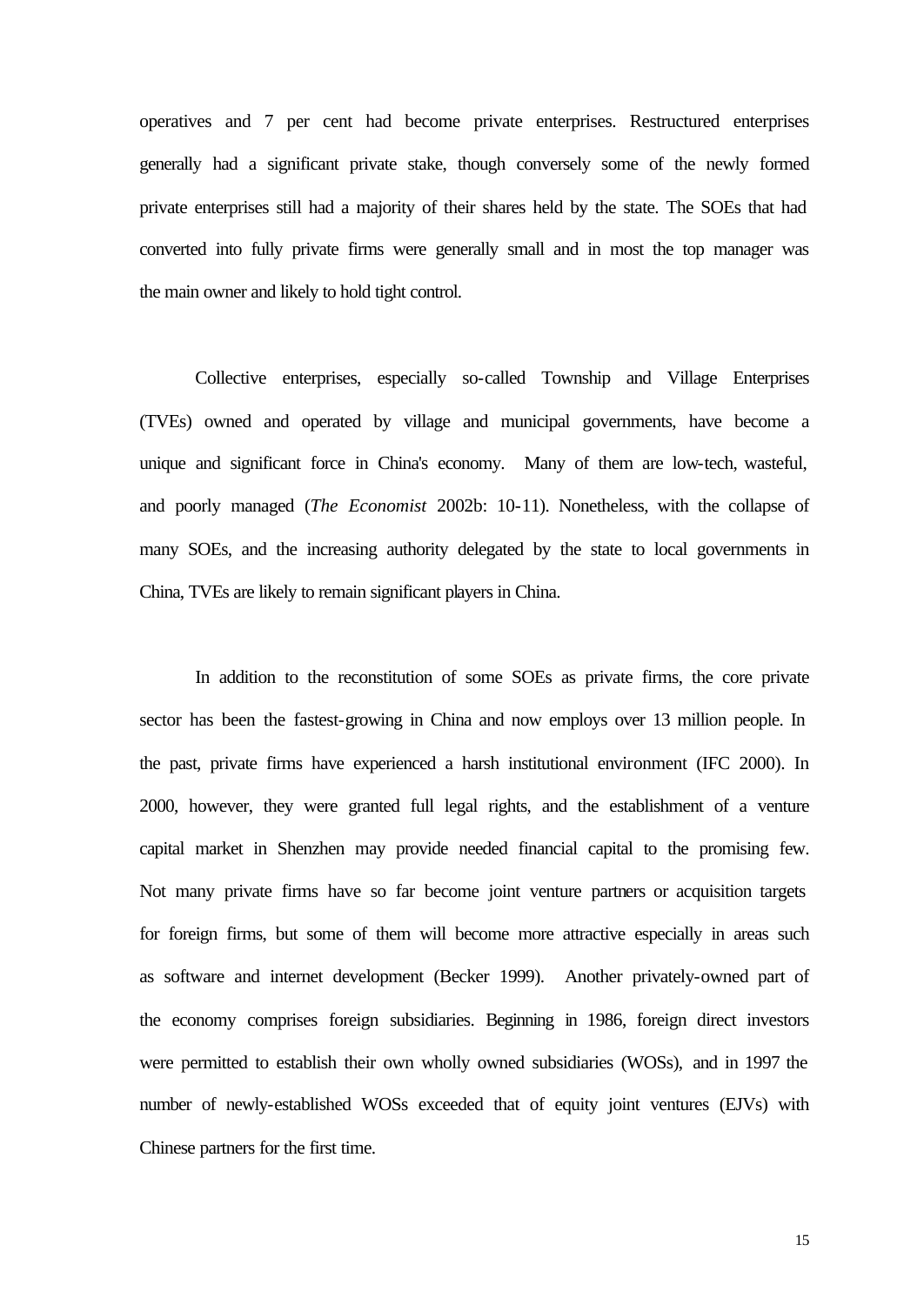These developments mean that there are today many and varying Chinese corporate cultures. In many SOEs, the residual of the iron rice bowl model continues to persist, though under increasing threat from restructuring. There are, however, an increasing number of reformed SOE cultures; even very 'state of the art' entrepreneurial ones, especially in those SOEs which have converted to joint stock companies. Collective enterprises, including the TVEs, vary greatly between conservative unsophisticated cultures to some modern entrepreneurial ones. Different corporate cultures also arise through links with foreign firms and their different national ownerships. The greatest impact on Chinese enterprise cultures and practices appears to come when the foreign partner or owner is a multinational enterprise (Child and Yan 2001).

Through inheriting a culture with strong feudalistic origins, China provides a favourable context for paternalistic corporate cultures (Farh and Cheng 2000). Enterprises at both extremes of the range, traditional SOEs and private firms, both exhibit corporate cultures that reflect paternalistic cultural values. In traditional SOEs, the culture has been one of top-down leadership and authority, collectivism and mutual dependence, with an emphasis on conformity and attachment to the organization based on moral rather than material incentives (Child 1994). A kind of 'noblesse oblige' has prevailed. Loyalty to superiors and to the work unit has been complemented by employment protection and the provision of welfare benefits. This moral contract is now fast breaking down, as SOEs either reform or go bankrupt. There is little evidence as yet of what the corporate culture of reformed SOEs may turn out to be, though case studies suggest that it will combine an emphasis on personal achievement with a strong collective spirit (e.g. Xu Jian 1997, Nolan 2001).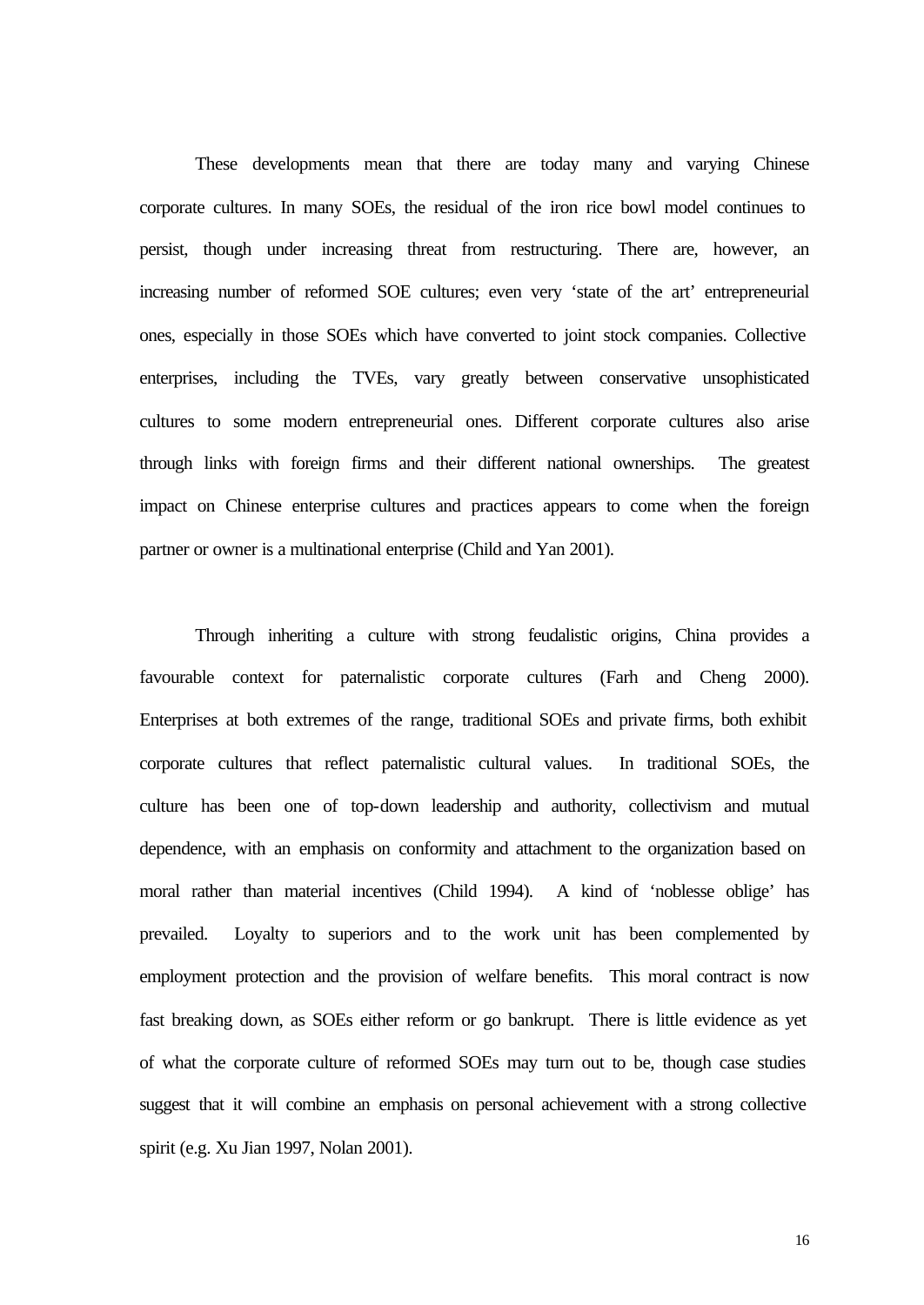In the private sector, most firms are still small and their culture is very centred on the owner. In a questionnaire survey of 628 private firms in China, supplemented by interviews with 338 private company chief executives, the IFC (2000) found that the most usual forms of ownership were sole ownership (40 per cent of the firms) and partnership (30 per cent). In such firms the proprietor or a small group of close associates, which often included spouses and relatives, made most decisions personally and informally. Only among some larger and longer-established private firms was there evidence of decisions being made by more formal bodies such as a board of directors or a management meeting. A small-scale, but more ethnographic, study of rural private firms conducted by Pleister (1998), found that the direction of these firms was almost exclusively in the hands of their owner-managers.

Within private firms, be they urban or rural, workers do not normally participate in decision making, even on questions concerning benefits. In the typical urban private firm, employees can be divided into two groups. The first comprises local people and externally recruited university graduates. These employees generally hold better positions in the firms, enjoy superior wages and benefits, and stay with the firm longer. They are regarded as long-term primary members of the corporate collectivity and are likely to identify with its culture. The second group consists of migrants from rural areas, who occupy a much more marginal position.

#### **MANAGERIAL BEHAVIOUR**

Managerial behaviour in modern China has been greatly influenced by political circumstances and the institutional regime that government decreed. Initially, the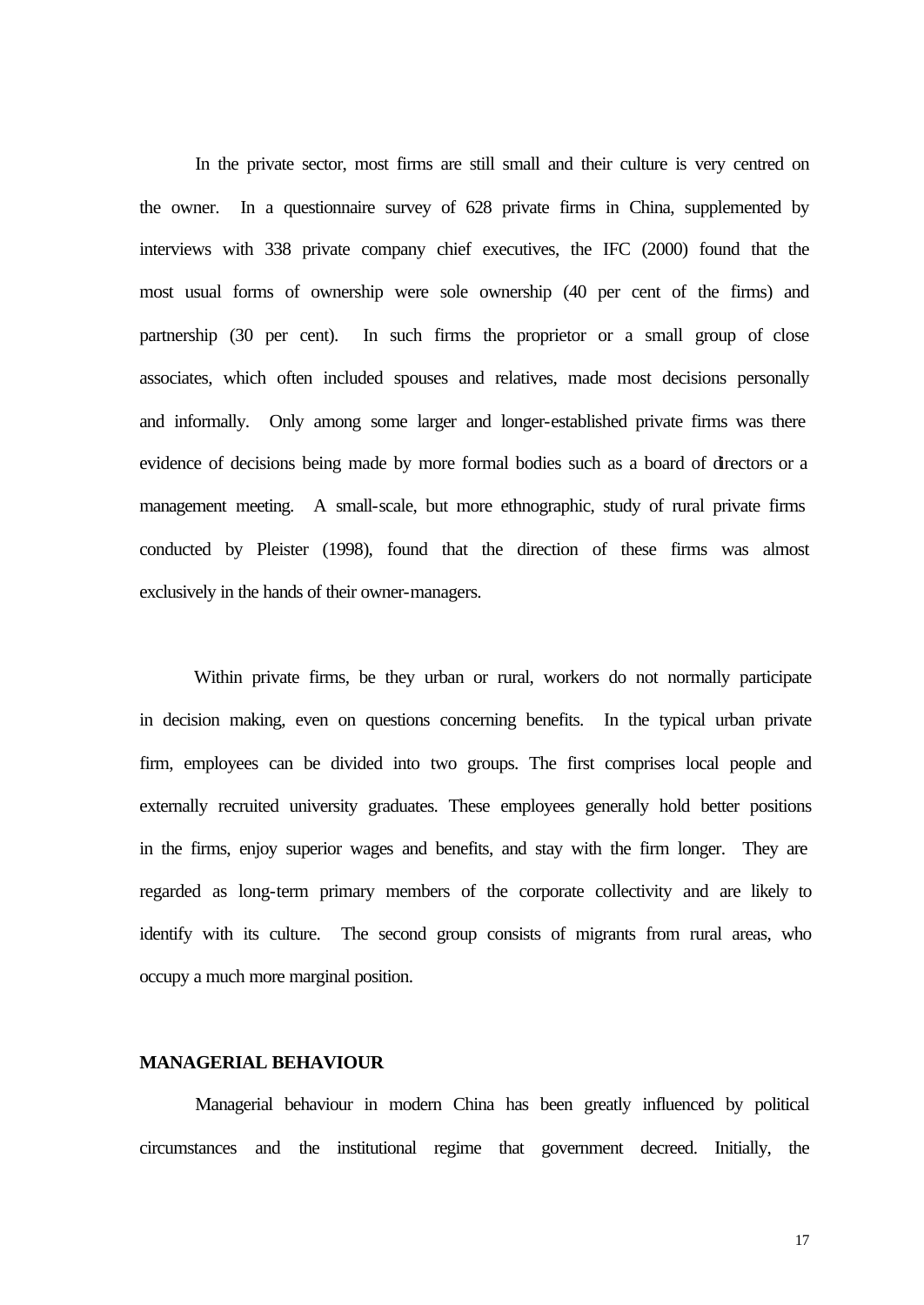People's Republic of China managed its labour-force using a 'top-down' model that endured for half a century. Studies of Chinese economic management in the critical years after 1949 (such as Schurmann 1966) show the links between Chinese Communist practices before 1949 as well as Soviet influence after that date. In addition, established Chinese capitalist and foreign-owned businesses before these were 'nationalized' in the 1950s left a legacy of personnel procedures. Other influences came from the Japanese public and private enterprises set up in Manchuria from the turn of the century (Warner 1995).

What we call contemporary Chinese management dates from period after 1978. Even here, which model of management predominates depends on the period chosen, as well as which sector and region of the economy it is located in. At the time of writing, in 2002, it is hard to identify one single stereotypical model as such. The most useful way of approaching the subject is to focus on the two contrasting types of firm that are likely to have long-term prominence within the system. These are SOEs, which it is official policy to maintain at least within strategic sectors of the economy, and private firms.

SOEs tend to be larger enterprises than those in the non-state categories. A conjunction of size and the legacy of government administration means that such enterprises tend towards bureaucratic behaviour. The behaviour of SOEs also exhibits some influences from Chinese culture that reinforce this tendency. A large 'power distance' tends to be maintained between top managers and other members of the organization, with relatively little delegation of authority and a strong emphasis on vertical links within hierarchies. The structures of SOEs are often quite elaborate, with many specialized departments, which tend to experience face major problems of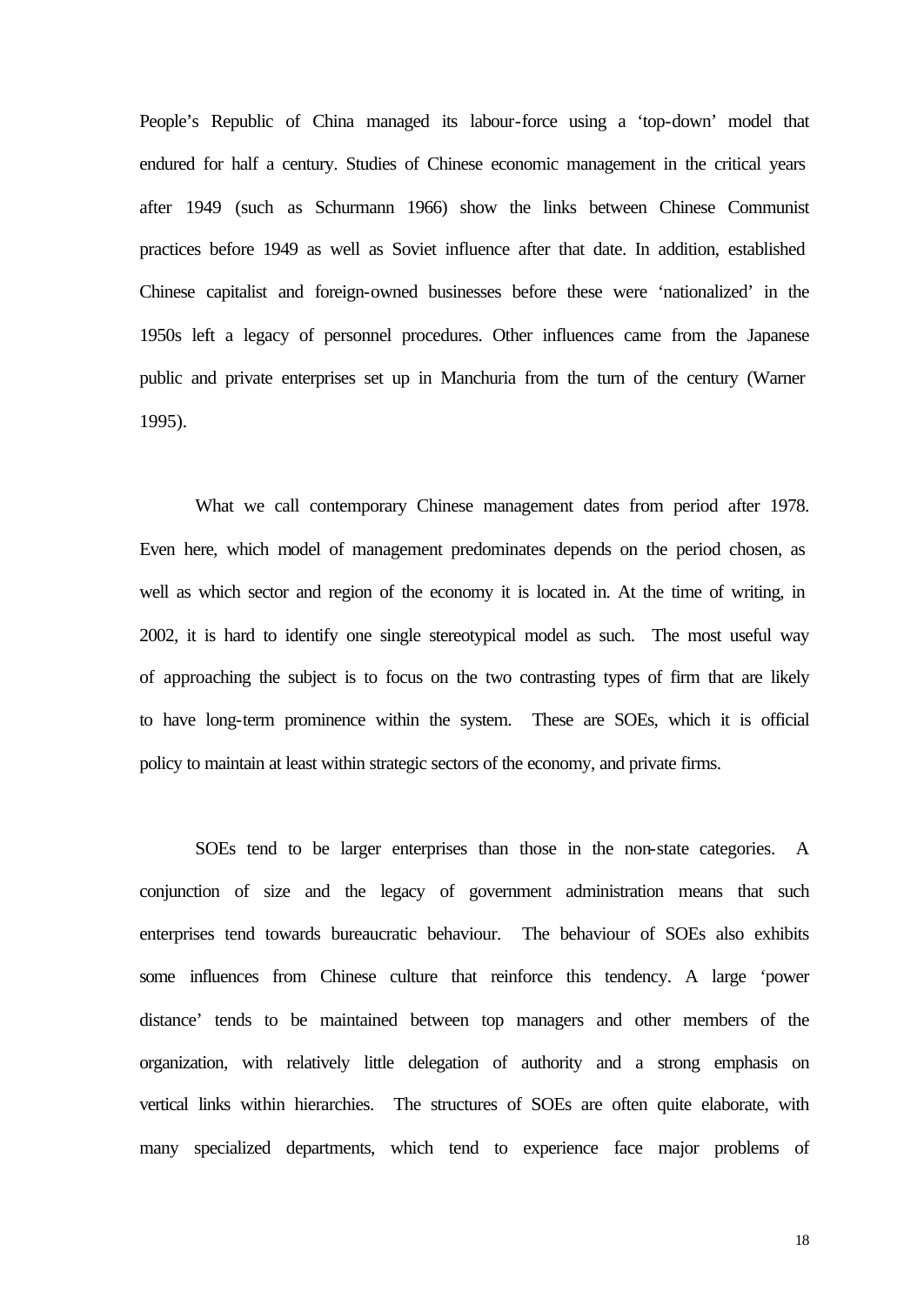communication and collaboration of a horizontal kind between themselves. Identities and loyalties are primarily vertical in nature, and reflect the traditional respect among Chinese people for loyalty to the 'ruler'. The problem is accentuated by group orientation. This tends to be most strongly directed towards the immediate working group and its leadership, which is the workplace equivalent of the family, the focal social unit in Chinese culture (Child 1994). The combination of a strong group orientation with a penchant towards egalitarianism generates reluctance among many Chinese to accept responsibility and systems that reward performance on an individual basis. These attitudes and behaviours are now showing signs of weakening among members of the urban younger generation. In addition, modern management methods are being introduced into SOEs at an accelerating rate often spurred on by their conversion into joint-stock companies enjoying both greater autonomy and responsibility for their economic survival (Tse and Lau 1999).

Private Chinese firms tend to operate in a highly centralized manner, in which the entrepreneur-owners tend to maintain their authoritative position through keeping tight control of information and decision-making. They do not bear the socialist legacy of SOEs nor suffer from the same bureaucratic rigidities. This means that private firms more clearly exhibit the application of Chinese cultural values to managerial behaviour. While conflict can arise between members of the owning family, a high value is attached to preserving loyalty to the 'boss' and overt harmony within the general body of the firm. As Chen (1995) notes, the owners of private Chinese firms tend to attach greater significance to the loyalty of their subordinates even than to their performance. They develop special ties with those upon whom they can rely and give special ad hoc rewards to them rather than adopting a standardized reward system. The Chinese cultural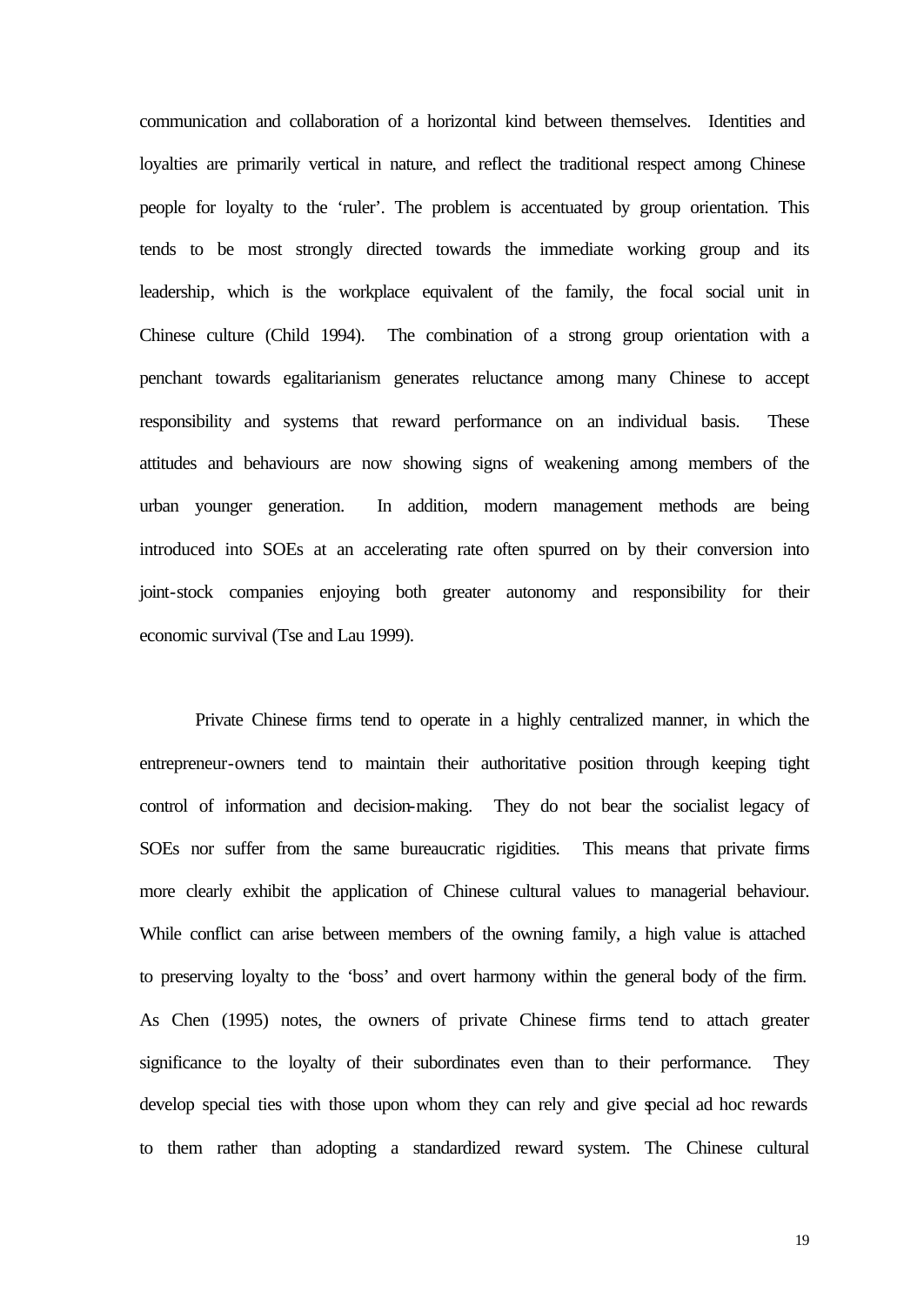preference for an implicit and moral basis for business dealing rather than a more formal footing is very characteristic of private firms. The viability of their business dealings rests heavily upon trust between the transacting parties.

Both SOEs and private firms depend on *guanxi* to develop their external networks and to acquire business opportunities. This is especially true for private firms. They lack the institutional supports offered by government agencies, and good *guanxi* connections therefore provide an important substitute for gaining access to scarce raw materials and other resources (Luo 2000). Similarly, it has been the tradition in China to rely more on the mutual obligations expressed by a relationship rather than on legal contracts. In fact, resort to a contract was taken as a sign of bad faith, a feature that many western firms investing in China found it hard to understand. Yet again, however, the scene is changing with more positive attitudes growing towards commercial law in general and the use of contracts in particular (Guthrie 1998, Luo 2002). Luo (2002) suggests from the results of his research that, while business transactions between local Chinese companies may still often be conducted on the basis of personal relationships rather than by arms-length contractual principles, the latter become significant in joint ventures with foreign firms and in such cases are accepted, even welcomed, by Chinese partners.

In addition to the acceptance of legal contracts, the influx of foreign investment into China since 1978 is having an impact on Chinese managerial behaviour in other ways, and in so doing is distancing it from its traditional cultural roots. Child and Yan (2001) concluded from a study of 67 Sino-foreign joint ventures that transnational companies - those with production facilities in two or more continents and with worldwide sourcing and/or distribution - are particularly influential agents for the inward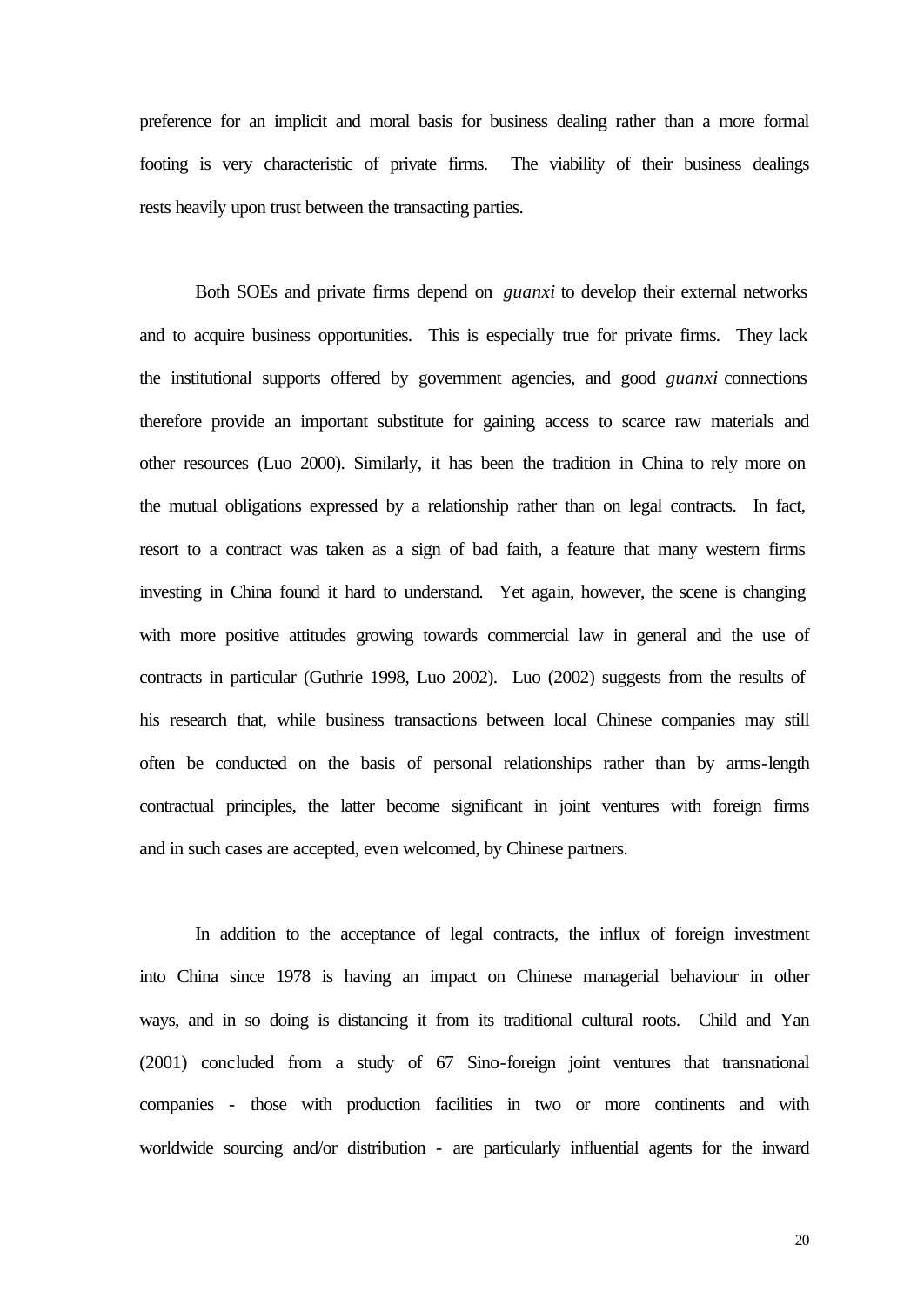transfer of management practices, especially the use of formal provisions for governing joint venture behaviour and the adoption of foreign company cultural norms. Three distinctive characteristics of transnational partners that supported the transfer of practices into China were their appointment of expatriates to key joint venture positions, the heavy emphasis they placed on training local personnel and their tendency to supply a higher percentage of the venture's inputs. Even Hong Kong companies, few of which are transnational, have an impact on managerial behaviour within their Mainland China operations through the transfer of practices, which on the whole appears to have a positive impact on the performance of the Mainland units (Child et al. 2000). In these ways, companies investing into China are playing a part in developing managerial behaviour beyond its traditional cultural forms. However, as we note in the following section, the cultural impact of China's opening to the outside world appears to be extending beyond in-company behaviour. It appears to be changing cultural values themselves.

A concomitant of the drive by transnational corporations to import their management practices into China is that they experience greater conflict with local managers (Child and Yan 2001). Wang (1998) notes that managing conflict can be particularly difficult, yet important, within settings where two cultures - Chinese and foreign - are involved. He reports several studies of conflict management covering both conflict between Chinese managers themselves (intra-cultural conflict) and conflict between Chinese and foreign managers (intercultural conflict). When presented with cases of intra-cultural conflict, Chinese managers showed a concern to restore harmony and always responded to the situation. They might act indirectly and behind the scenes by approaching the colleagues with whom they disagreed in an attempt to resolve the

21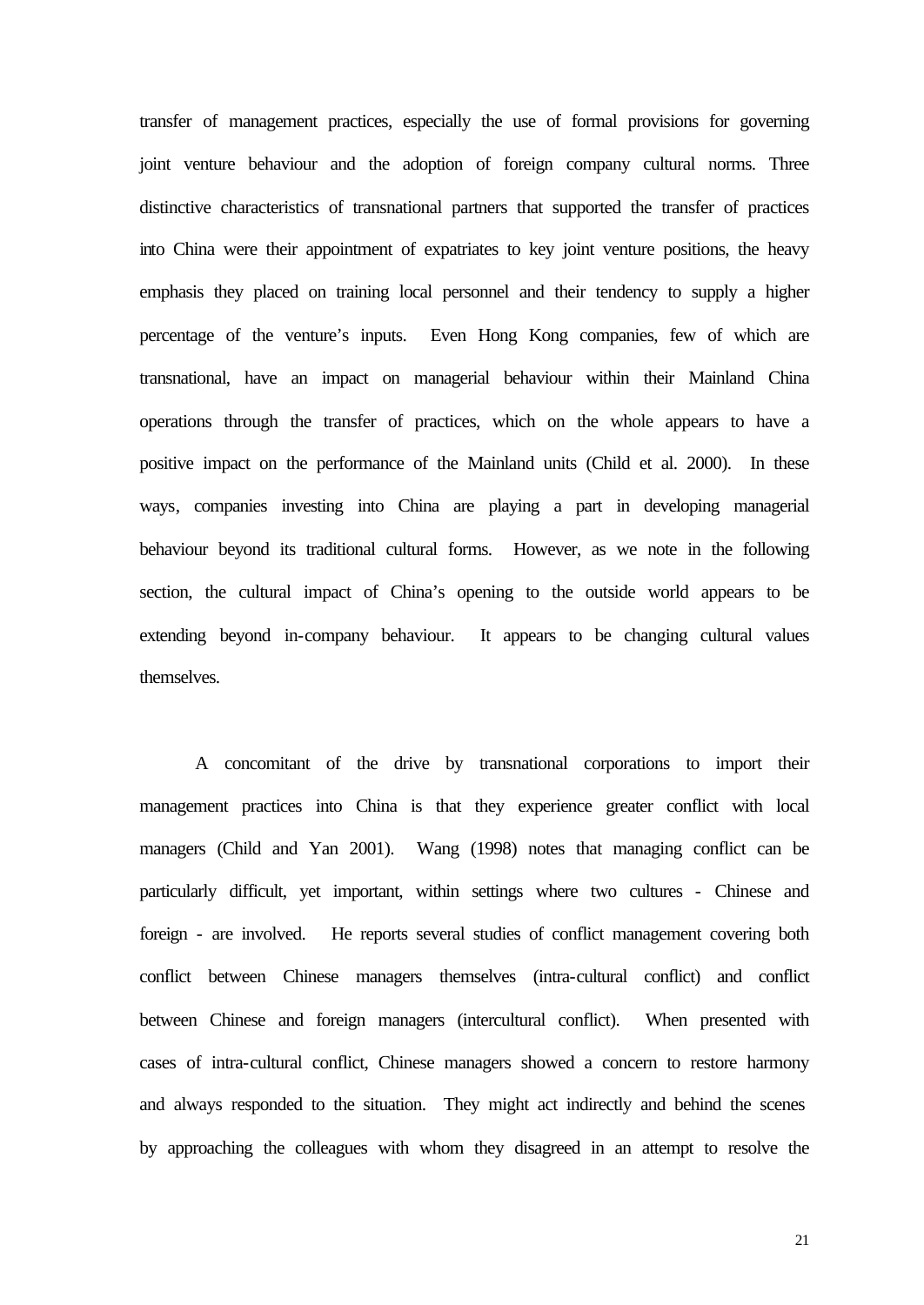conflict, or alternatively regard it as their duty to take the issue to their boss or raise it in a formal meeting. In cases of inter-cultural conflict, however, Chinese managers were reluctant to contemplate dealing directly with the foreign colleague. Wang suggest that problems could arise since foreign managers may be offended if their Chinese colleagues fail to approach them directly to discuss a problem and instead make the conflict public through raising the issue in a formal meeting or telling their friends.

#### **MANAGERIAL VALUES**

We noted earlier that regional and generational differences were to be expected in Chinese managerial values. People in the coastal regions, especially the cities, and who belong to the younger generation have been more exposed to new economic and social forces such as consumerism, the Internet, and contact with foreign firms. Such exposure might be expected to encourage them to deviate from traditional Chinese cultural norms and possibly to question that some of that culture's underlying values as well.

Ralston et al. (1996) surveyed the values held by 704 managers located in six cities in China. They found that 'individualistic' attitudes (individualism, openness-tochange, and self-enhancement) were more prevalent among the 'cosmopolitan Chinese' – those located in regions exposed to foreign influence – than in 'local' Chinese. On the other hand, managers in all six regions maintained the same strong commitment to 'Confucianism' (societal harmony, virtuous interpersonal behaviour, and personal and interpersonal harmony). The differences in adherence to the components of individualism tended to be greatest between coastal and inland areas. A further comparison of Chinese managers from the relatively cosmopolitan city of Guangzhou with those from the more traditional city of Chengdu (Ralston et al. 1999a) confirmed this conclusion. The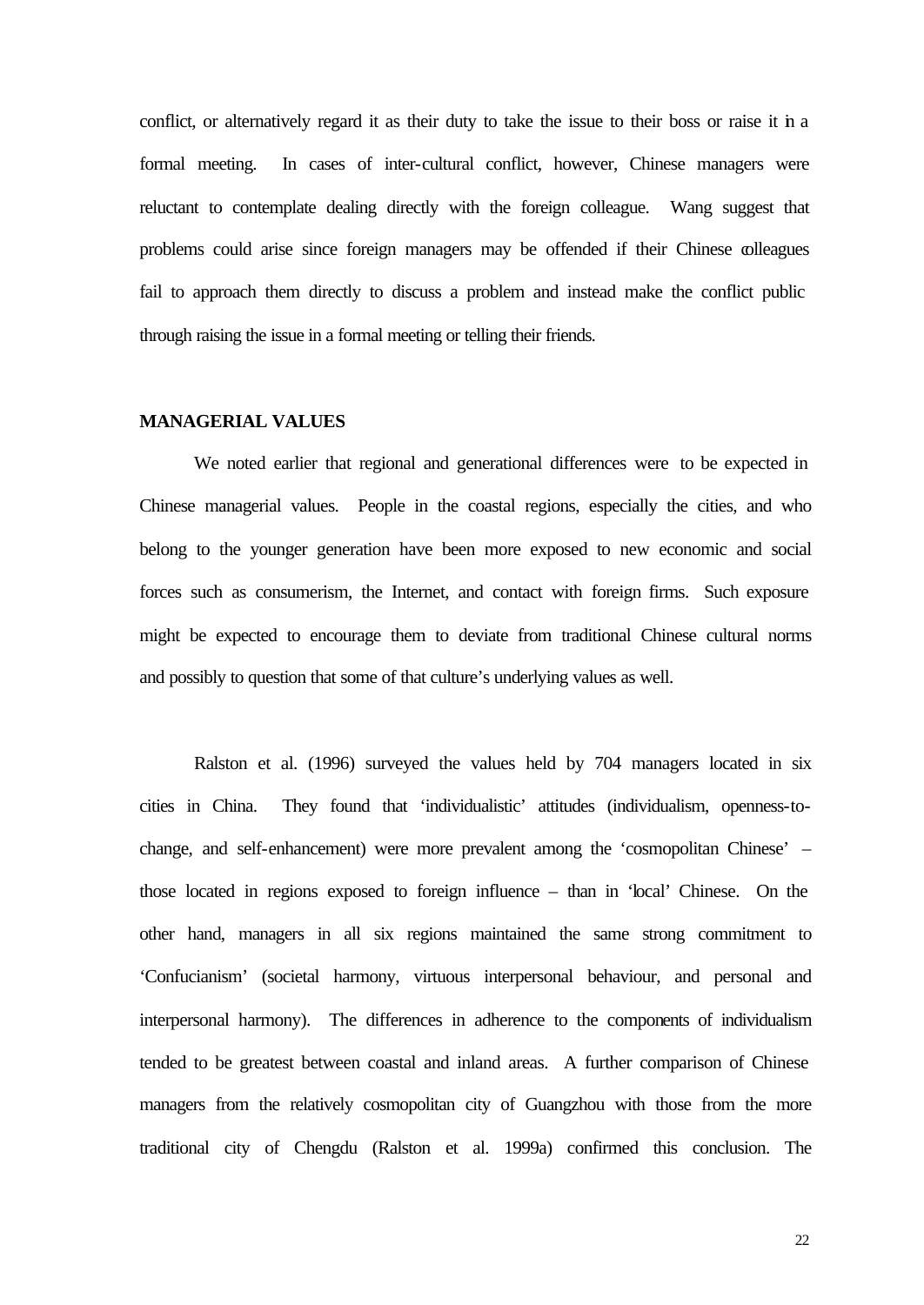Guangzhou managers attached greater importance to individualism, openness to change, and self-enhancement. They also attached significantly less importance to collectivism than did managers from the more traditional location, though Ralston and his colleagues again suggest that Chinese managers (and those in other countries with a Confucian heritage) may be reluctant to forsake long-held Confucian values such as collectivism. They concluded that these value differences are primarily due to (1) the historic impact of the geographic location, (2) its level of industrialization, and (3) its level of educational development.

Ralston et al (1999b) also compared the work values of 869 Chinese managers and professionals employed in SOEs. These differed systematically between three generational groups: the 'New Generation' of managers who were 40 years old or younger, the 'Current Generation' aged between 41 and 51 years, and the 'Older Generation' of managers aged 52 years or more. Even when controlling for other demographic factors such as region, gender and position held in their companies, generational factors emerged as significant predictors of value differences. The New Generation managers scored higher on individualism and lower on collectivism and Confucianism. The decline in adherence to the latter two values was monotonic from older, through Current to New Generation managers. Ralston and his colleagues conclude that 'the emergent profile of the New Generation of Chinese managers and professionals who will be leading China into the  $21<sup>st</sup>$  century is one of a generation whose values are clearly more individualistic, less collectivistic and less committed to Confucian philosophy than their previous generation counterparts...[they are] more similar to Western managers than are the previous generation, especially in respect to individualistic behaviour' (1999: 425).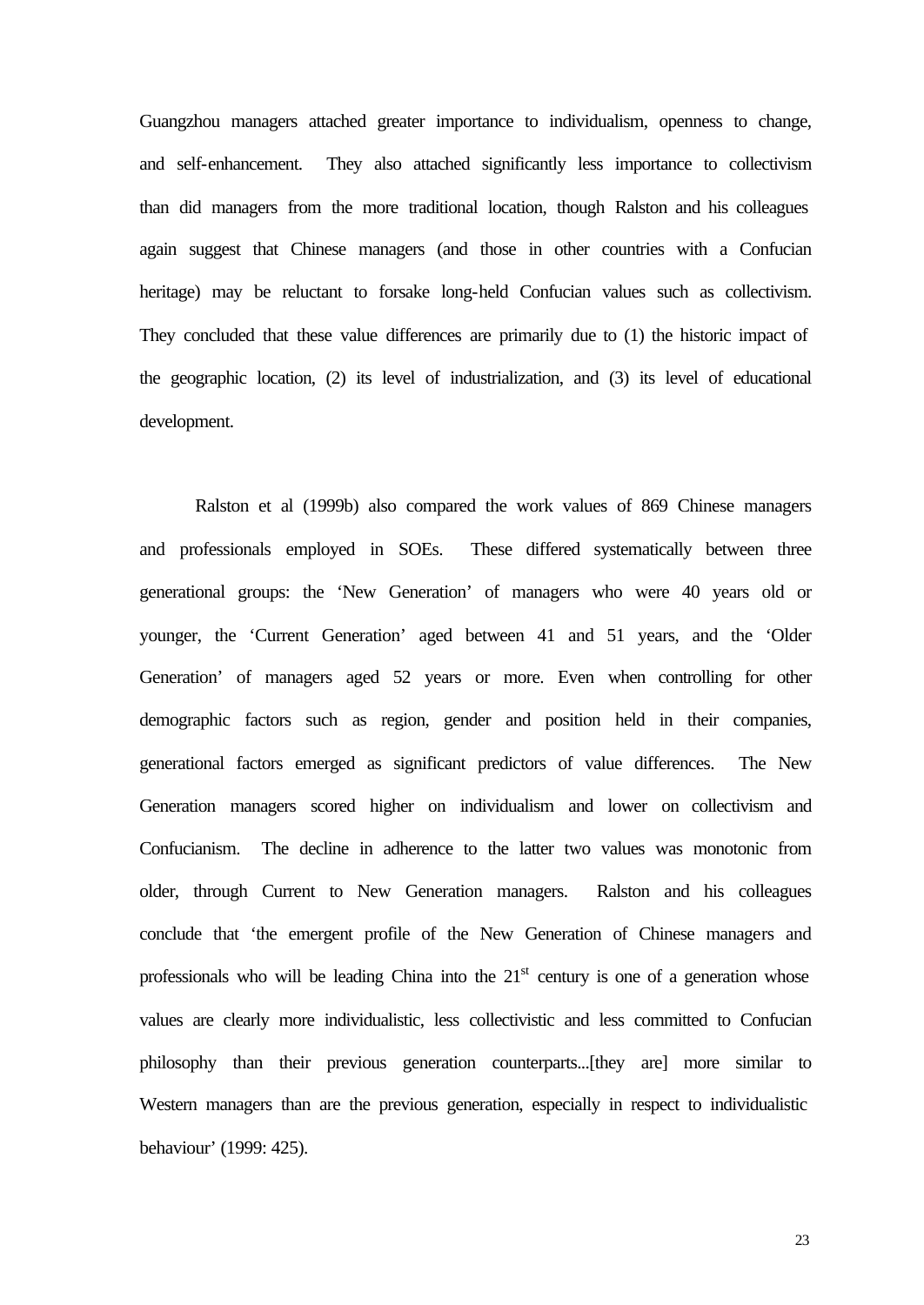This conclusion has, however, been challenged by a survey of 210 PRC managers (Heffernan and Crawford 2001) which employed a more comprehensive assessment of Confucian values. This study suggested that among the new generation of Chinese managers some elements of Confucianism are weakening while others are maintained<sup>6</sup>. Exposure to, or even adoption of, a Western lifestyle did not reduce their adherence to three fundamental Confucian values, namely benevolence, temperance (including harmony) and persistence (which included perseverance, patience and adaptation).

Taken together, these studies and others (e.g. Chiu et al. 1998) of Mainland Chinese managerial values suggest that younger managers in urban coastal locations are adopting new values. This points to the impact that modernization and increased contact with the rest of the world may be having on Chinese managerial values. However, the extent to which traditional Confucian values are being diluted or forsaken remains open to question. Whether the 'new' Chinese managers hold a combination of new and traditional values deserves further investigation, as does the possibility that such managers maintain a distinction between the values apply to the workplace and those they regard as appropriate to private and community life. The apparently changing nature of Chinese managerial values reflects, at the individual level, China's paradoxical struggle to compete and succeed in the modern world economy while at the same time maintaining the social traditions (the unique 'Chinese characteristics') that have preserved the unity of the country for over 2000 years (Boisot and Child 1996).

#### **LABOUR-MANAGEMENT CONFLICT RESOLUTION**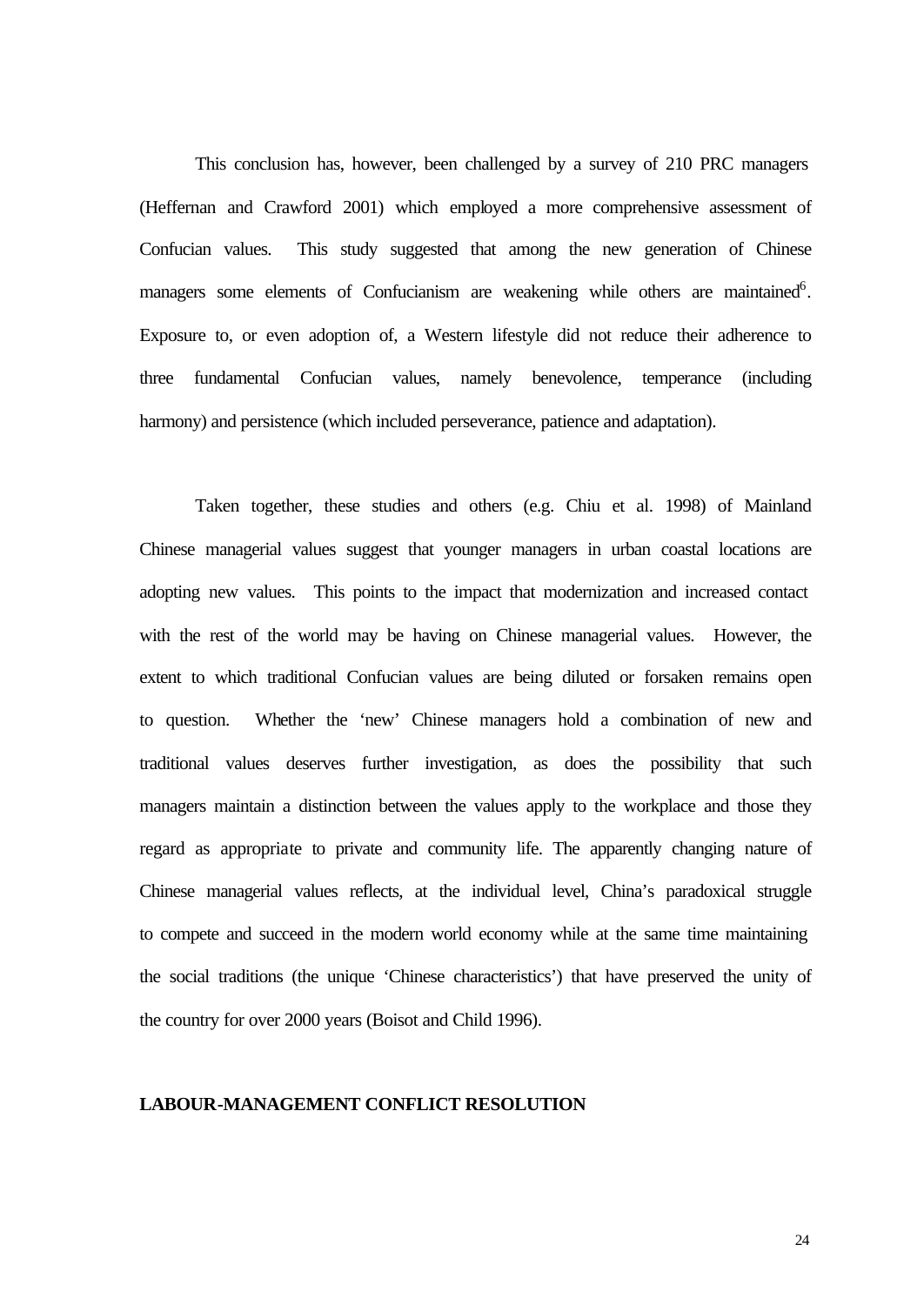The Chinese model of labour-management conflict resolution since 1949 has been based on a 'top-down' structure that was imported from the Soviet Union. Workers were enrolled in the only trade union that was permitted, namely the All-China Federation of Trade Unions [ACFTU] (Chan 1995). Most of its members were to be found in SOEs until recently. There was often no alternative to being a union member and there was widespread passivity rather than activism amongst workers.

Trade unions in the PRC have been for a long time, on paper at least, the largest in the world in terms of the numbers they recruit. These unions are mass organizations in the Chinese Communist parlance. They have currently over 103 million members in all, with their component parts belonging to the official state-sponsored union federation, in more than 586,000 primary trade union organizations.

No worker organization is allowed to organize outside their ranks. Independent unions may not freely organize; if they do, they are most likely to be suppressed. There is also no 'right to strike' and the hypothetical 'right' to do so was deleted from the Chinese Constitution in 1982; however we find a complex arbitration and conciliation system for dealing with whatever disputes occur.

Since the rate of unionisation varies between one SOE and another, one may rightly conclude that membership whilst socially encouraged is not mandatory. Indeed the Trade Union legislation of 1993 gives the worker scope to opt out. But, many of the stateowned plants have official union membership of as much as 100 per cent with an average of 92 per cent found on many sites (Ding et al. 2002). It is also worth noting that only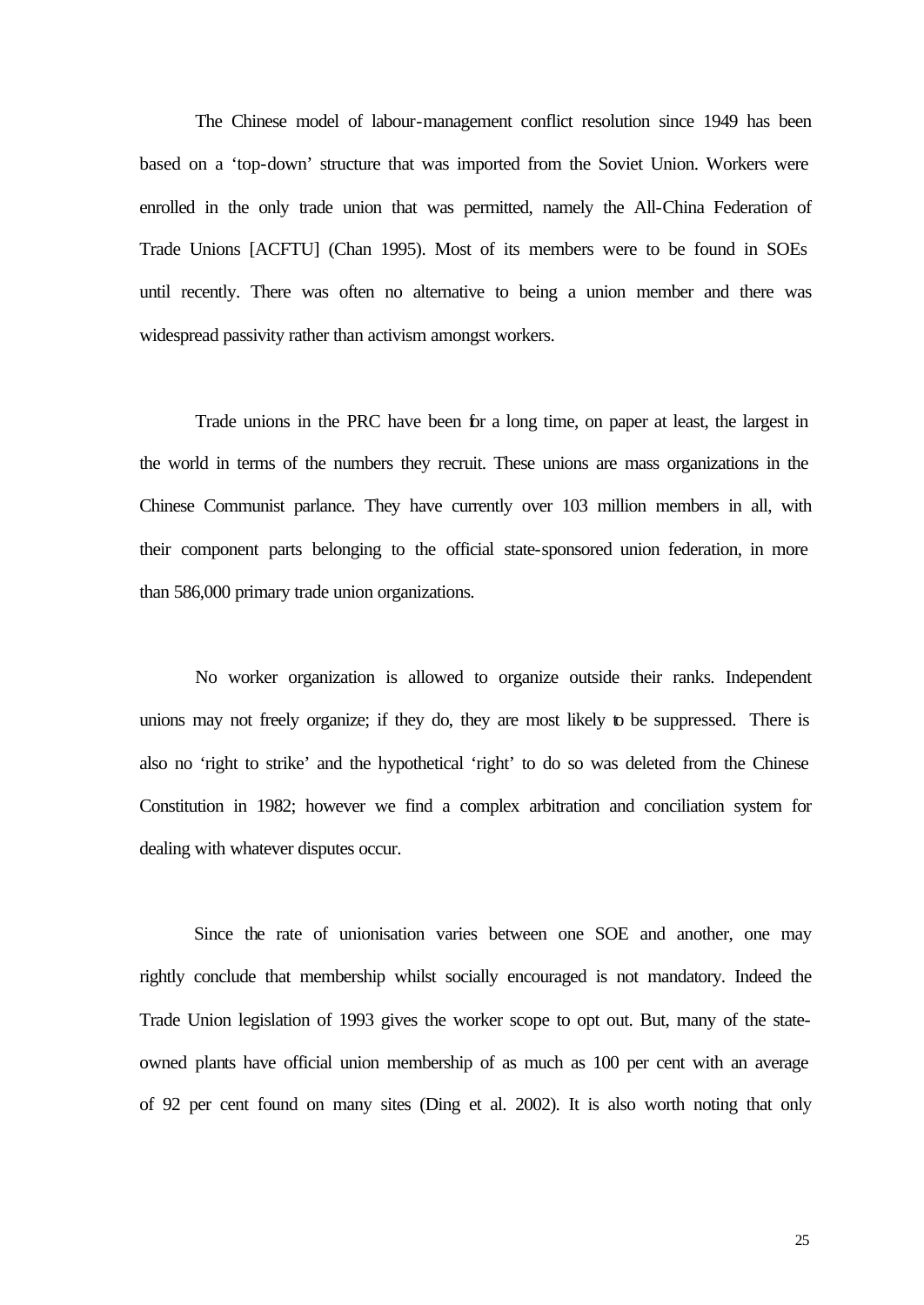full-time urban industrial workers have normally been permitted to join unions over the last fifty years, as opposed to temporary workers or peasants.

The rate of unionisation is very much lower in firms outside the state-sector. It is larger in larger joint ventures but very limited in smaller foreign-invested enterprises [FIEs], as well as collective and private firms. Among rural private firms, trade unions are almost completely absent (IFC 2000). By contrast, urban private firms quite frequently choose to have a union within the company represent the interests of the workers when disputes arise, rather than allow the matter to be handled externally by a court or government agency. For the alternative runs the risk of inviting external interference. Some private firms, especially in Beijing, also consciously use labour unions and Communist Party organs to strengthen their management and to secure legitimacy for party members to work for a private capitalist.

The ACFTU unions proclaim their ambitions to recruit the Chinese 'masses'. It is formally stipulated in the Constitution of the ACFTU for example 'that membership in trade unions is open to all manual and mental workers in enterprises, undertakings and offices inside China whose wages constitute their principal means of livelihood and who accept the Constitution of the Chinese Trade Unions irrespective of their nationality, race, sex, occupation, religious belief or educational background' (ACFTU Constitution 1993, Ng and Warner 1998).

The ACFTU was set up in 1925, organizing workers on industrial lines, although also with occupational groupings. After 1949, this set-up prevailed and was perpetuated in the Trade Union Law of 1950, the first in the Chinese Communist state, which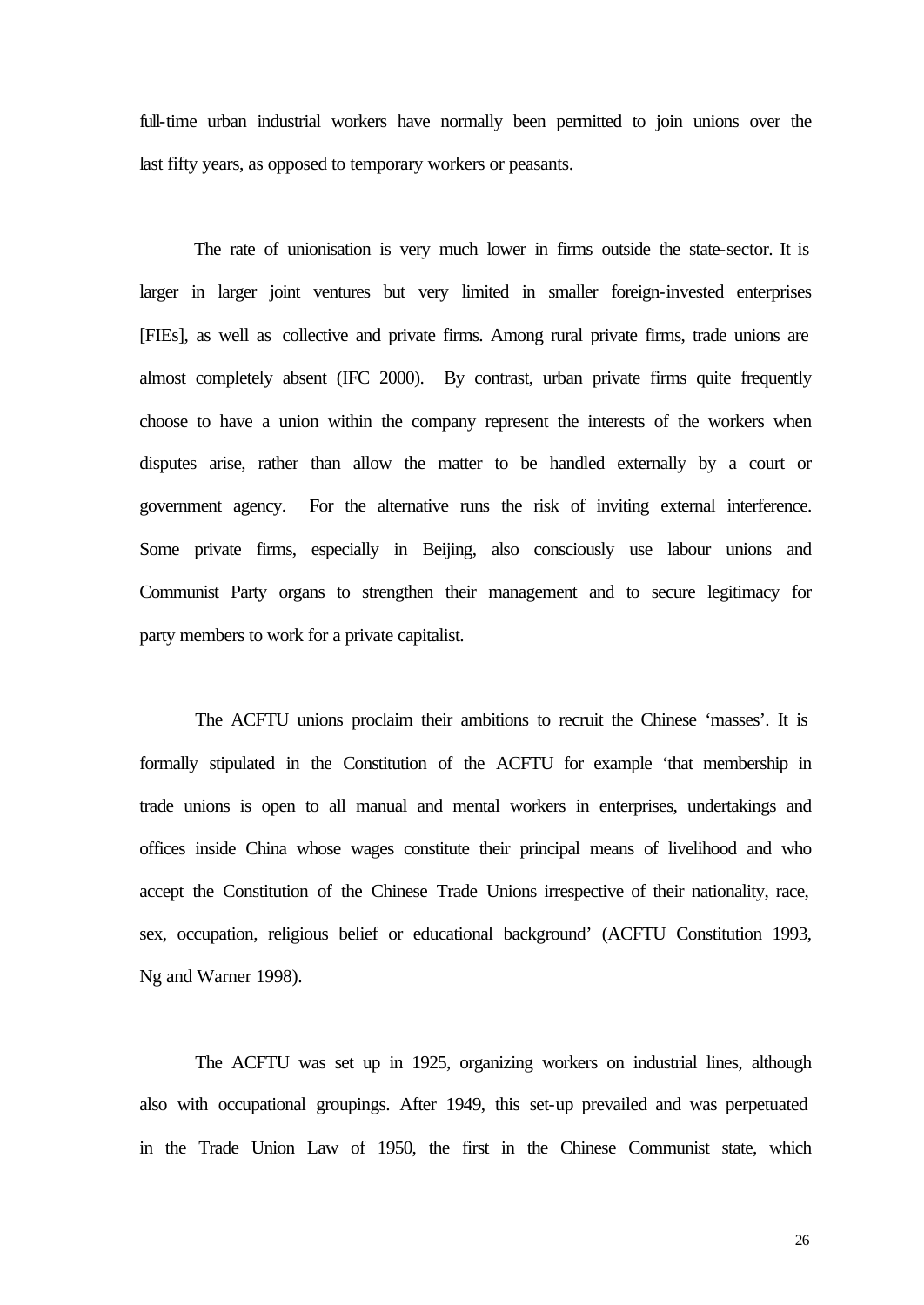systematized the trade union structure, with the ACFTU was designated as its highest body. It was designed on Leninist lines, as a 'transmission-belt' between the Party and the 'masses', when it was set up after the Liberation. Trade union organizations, at least *prima facie,* may be said to have institutionalised the power of the workers as 'masters' (*zhuren).* They had the role of implementing labour-management relations in enterprises to boost production output; this was a persistent theme through most of the unions' existence in the PRC, including the present. They had an administrative as well as a representative function (Child et al 1973). But they also provided adequate collective welfare services, and organized workers and staff in spare-time cultural and technical studies, vocational training and recreational activities. To this end, they had - and still retain, considerable funds to finance their activities, since enterprises deduct two per cent of payroll for ACFTU welfare and associated purposes. However, the unions were formally dismantled during the Cultural Revolution in 1966.

With the onset of the economic reforms at the end of the 1970s, the All-China Federation of Trade Unions (ACFTU) was encouraged to promote economic development and maintain social stability (White 1996, Ng and Warner 1998). The trade unions were formally re-introduced in 1978, through the influence of Deng Xiaoping. They gradually built up their influence over the 1980s, helping to support the economic reforms. Today, their goals remain consistent with those laid down in 1950, at least on paper. It is worth noting that the 'right to work' is still included (unlike the 'right to strike') in its goals, although many Chinese workers are being 'downsized', particularly in the SOEs (Lee et al. 1999).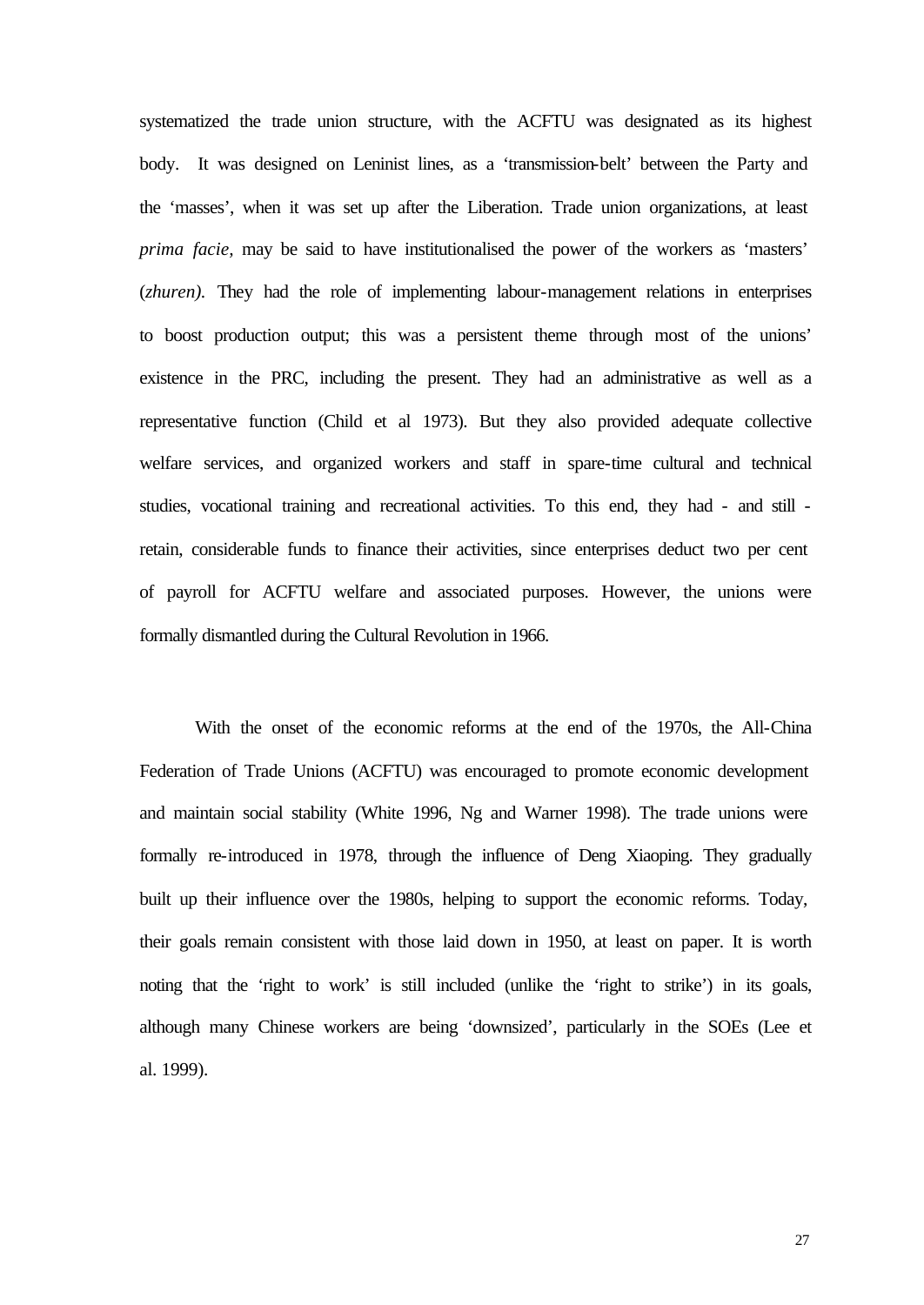Worker representation such as it was, was integrally linked with the above institutional framework of the 'iron rice bowl', the 'jobs for life' and 'cradle to the grave' welfare system found mainly in Chinese SOEs and urban collectives. Wages were centrally laid down under this pre-reform system; the pace of work steady; dismissals were rare (Takahara 1992). Everyone, there it was said, ate 'out of one big pot' (*daguo fan*); incentives were minimal in many plants. But only about one in seven Chinese workers out of the huge workforce, whether urban or rural, enjoyed this protected status, some with greater protection than others.

Whether most Chinese workers were content with the labour status quo, is hard to say. Social critics (Chan 2001) point to 'black holes' in labour standards, especially in FIEs in the coastal areas, such as those near Hong Kong. For many years, independent studies of living- and work- conditions were not possible. Those in the cities, particularly in public employment, appeared at least to have a relatively protected existence, with the virtually lifetime employment in the system referred to above until recently. But life has changed in the last decade or so and the social costs of economic restructuring, as in other parts of Asia, are now being increasingly felt in the PRC (Warner, 2002). Over-manning is now being confronted by both government as well as corporate policy; downsizing and unemployment are now increasingly de rigueur.

#### **IMPLICATIONS FOR MANAGERS**

The implications of the shift from a centrally planned economy to market socialism so-called and from the iron rice bowl model to a more market- oriented one has been considerable for managers. Translating high-level macro-economic policy into micro-economic detail is no mean task but many key shifts have taken place. Before the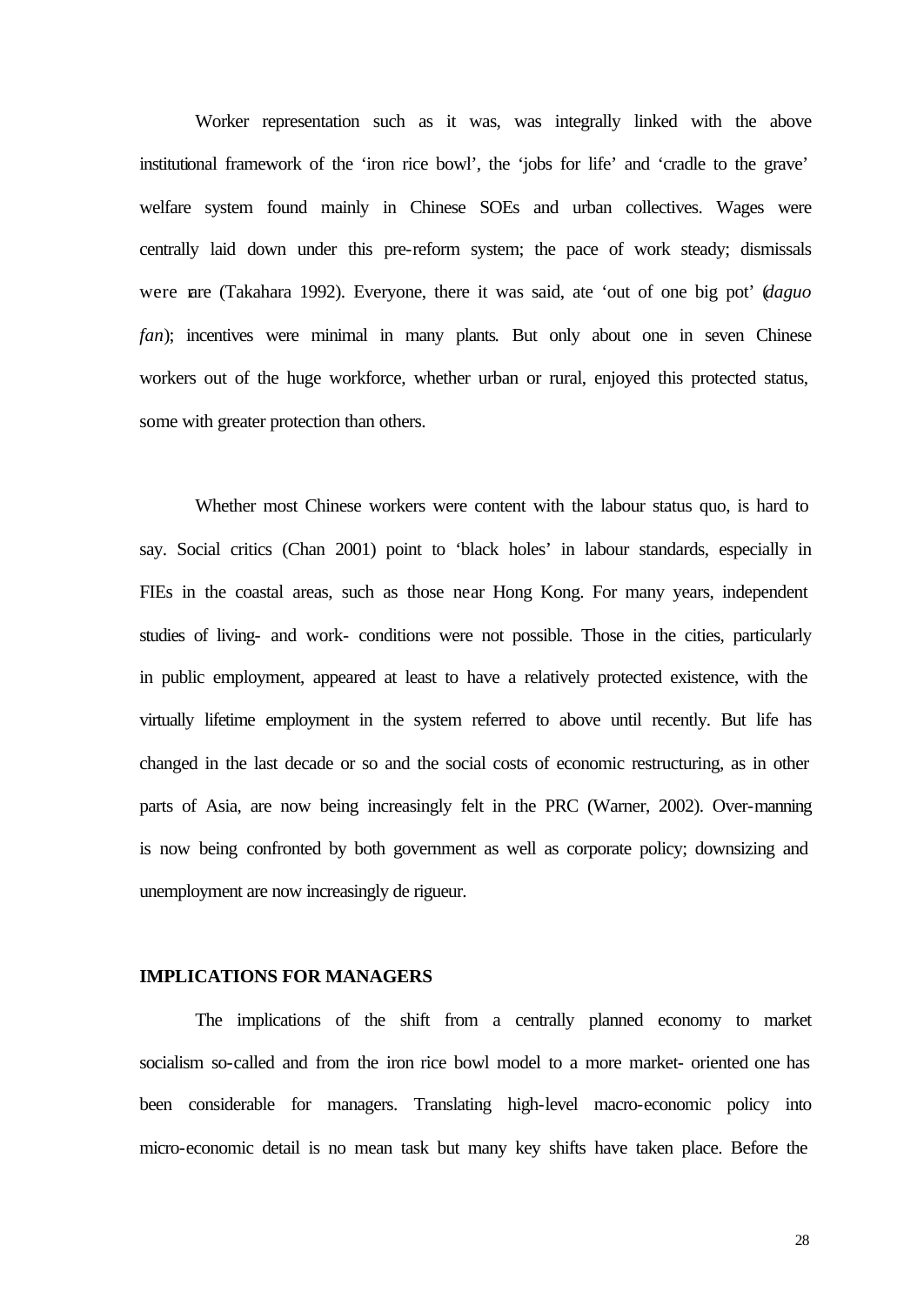early 1980s for instance, managers had very limited autonomy and could neither hire nor fire their workers. Like their employees, their performance was not linked to their effort; motivation was low; mobility was very restricted and in many cases, non-existent. Today, all that has changed and managers have significantly expanded powers but it did not occur at once. Over the 1980s and 1990s, China underwent a 'managerial revolution' (Warner 2000).

The enterprise and management reforms of 1984, the labour reforms of 1986, the personnel reforms of 1992 and so on were to prove to be major landmarks on the 'long march' to market-driven management. After these reforms of the 1980s and 1990s promoted by Deng Xiaoping, managers found their roles were made much more marketdriven. But more than strategy and structure changed; mind-sets also were radically transformed. Chinese managers became responsible for financial performance targets and could be more significantly rewarded if they did well. Some larger formerly state-owned firms have been floated on the internal and external stock exchanges. Recently, there have even been a significant number of 'management buy-outs'.

The strong element of particularism in Chinese culture (Trompenaars 1993) has a practical significance for business transactions there in terms of who you know and the basis on which the relationship is understood to rest. This accounts for the considerable attention given to the notion of *guanxi* that captures this characteristic. It contrasts with universalism, which denotes that it is culturally appropriate to apply the same rules and standards whoever the person may be. Given the latitude that local officials generally enjoy in dealing with the foreign firms located within their purview, particularism adds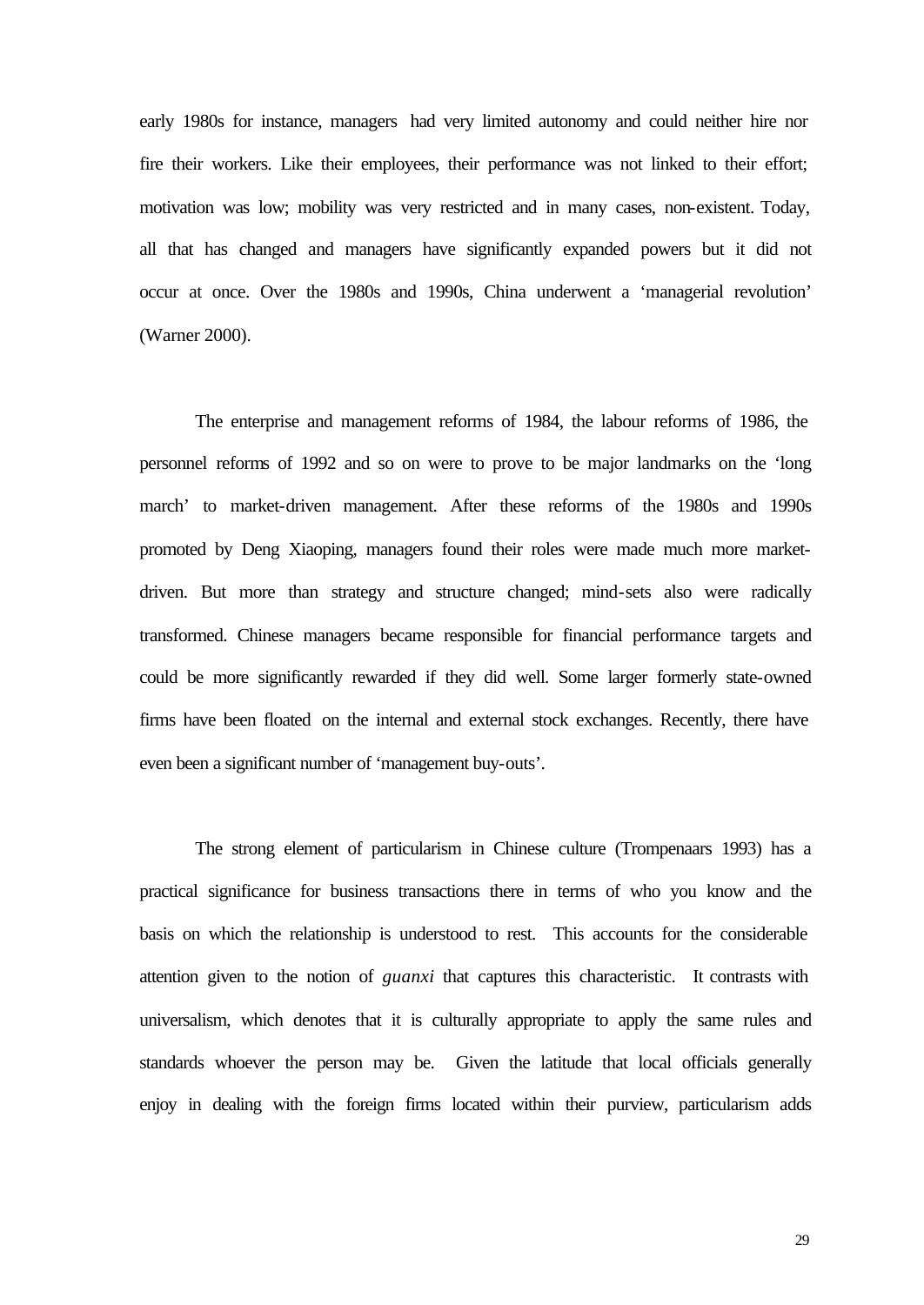considerably to the uncertainty that China presents as an environment for international business.

Now that China has committed itself to full engagement in international trade and investment through membership of the WTO, the question of how it will adjust to the competitive requirements for modern effective management has become even more pressing. While Chinese management values and behaviour have been importantly conditioned by the country's political and economic system, Chinese culture has also had an enduring influence and is today free of the active hostility it experienced under Maoism. The big issue has become the extent to which management in China will be fashioned according to international 'best practice' as opposed to following its own principles and practices.

Given the external competitive pressures to adopt new forms of organization such as teamwork (Child and McGrath 2001), it will be instructive to see whether Chinese cultural attributes help or hinder this process. As Chen et al. (2000) note, the collectivist orientation, importance of relationships and concern for harmony in Chinese culture might assist crucial aspects of teamwork such as a common purpose, task interdependence and a group orientation. On the other hand, the Confucian emphasis on rigid hierarchies and upward deference to leaders could maintain top-down control in a way that contravenes the essence and distinctive contribution of teamwork to processes such as innovation and learning.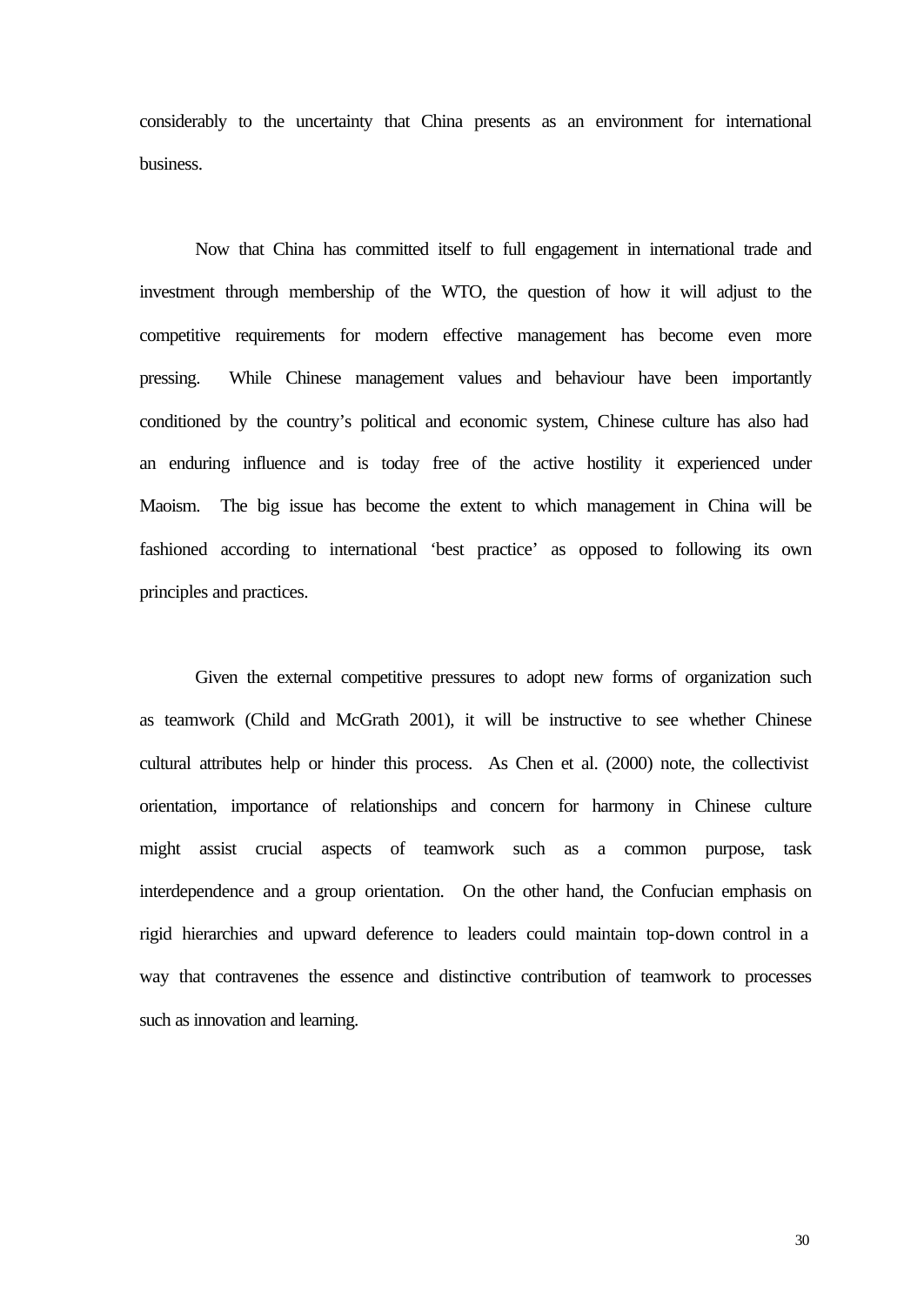#### **CONCLUSIONS**

It is clear that China has been shaped by its history and that in turn modern Chinese management has been sprung from deep cultural roots, whatever the economic and institutional changes of the last half-century. We have seen in the above account, that the Dengist reforms of the last two decades have changed the management system from a one based on a command economy to one more market driven and with increased private ownership. However, Chinese people are quick to maintain that these changes have been given 'Chinese characteristics', implying that whatever the immediate institutional and organizational details, the underlying norms and values may reflect continuity as much as change.

In a rapidly changing and varied context such as contemporary China, it is very difficult to assess the degree to which traditional culture continues to exert an influence on management values and behaviour. Rather than attempt any definitive conclusions, it is more helpful to re-iterate the issues and questions that we need to bear in mind when addressing this subject. First, we always have to recognize China's great diversity and start by asking 'to which China are we referring? Which sector, which region, which generation?' Second, what is taking place in China, keen to learn from the outside world yet also conscious of its history, may force us to abandon the notion that people necessarily conform to a simple notion of 'culture'. In these circumstances, they may not necessarily fit neatly at a single point along the cultural dimensions beloved of crosscultural psychologists, but instead display apparent paradox. We noted, for example, how studies of the values held by PRC managers suggest that those who have internalised certain 'Western' values such as *individualism* may at the same time continue to value traditional Confucian precepts such as *collective* loyalty and responsibility. The social

31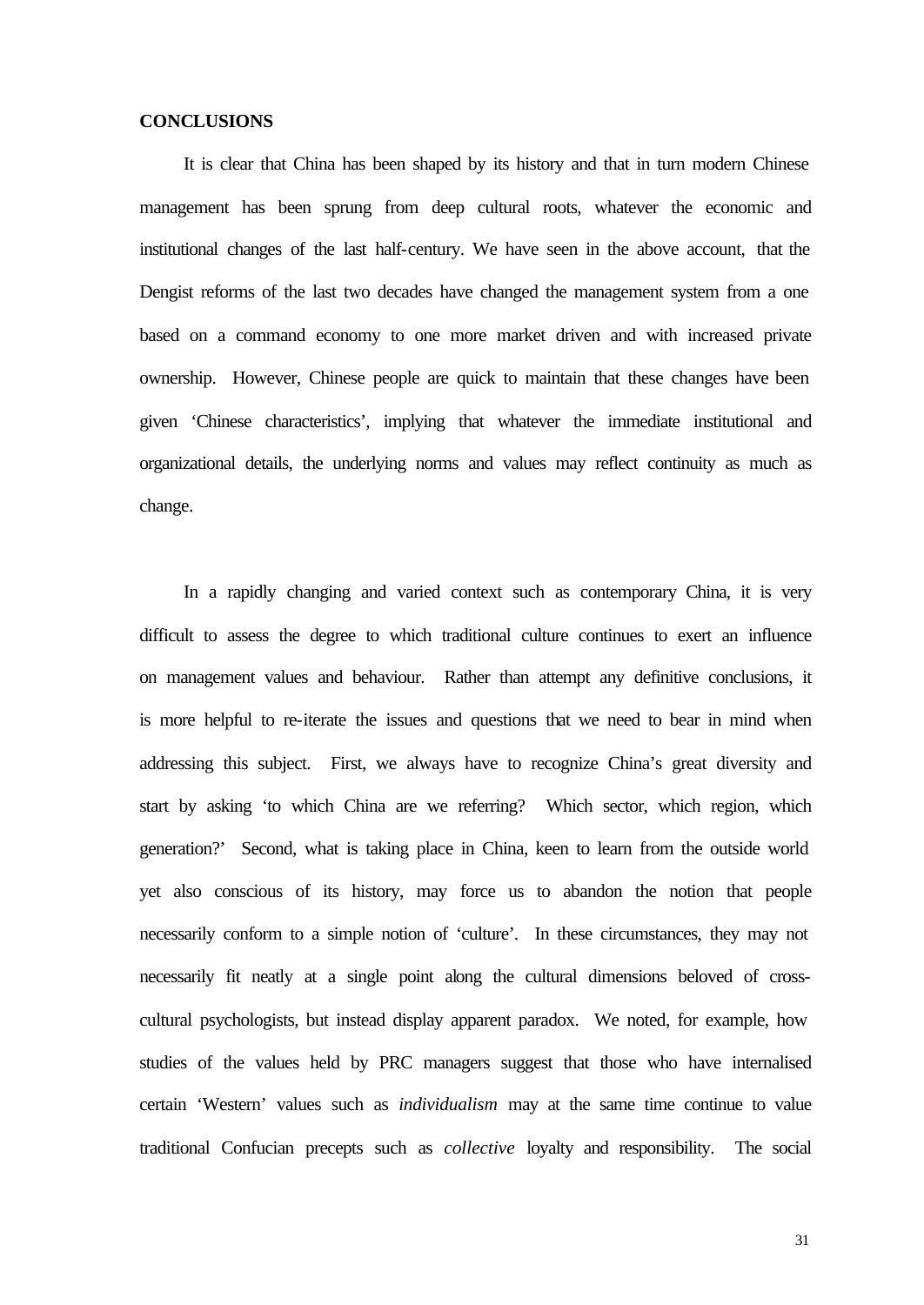identity of modern Chinese managers may be more complex than has generally been appreciated, requiring a cultural theory that is more complex and subtle than present formulations.

A third possibility deserving of further investigation, is that Chinese managers, and perhaps people in general, are more flexible in their cultural referents than theorists such as Hofstede (1980, 1991) assume is normal for adults. Chinese people who are exposed to 'Western' values through their roles at work, or equally through their roles as consumers, may retain the option to segment their cultural mind-sets and switch between them. For instance, if conforming to certain Western norms and practices offers material attractions, such as higher pay in return for accepting individual responsibility for performance, then Chinese staff may decide to go along with them within the confines of their workplace roles. They may also be encouraged to accept practices imported from another culture if these are perceived to be part of a more comprehensive policy, justified as 'best international practice', offering other benefits such as equitable treatment, comprehensive training, and good prospects for advancement. This is why employment with a multinational corporation's joint venture or subsidiary is usually highly prized by Chinese managers. At the same time, as they switch social identity in 'converting' to their non-work roles in the family and community, they could well revert to a more traditional Chinese cultural mind-set.

In short, China offers a challenging and fascinating arena for further exploration of the theoretical and practical issues associated with culture and management. Whether the future will lead to a degree of convergence is not the question; it is what will be the pace and ultimate limit of such change.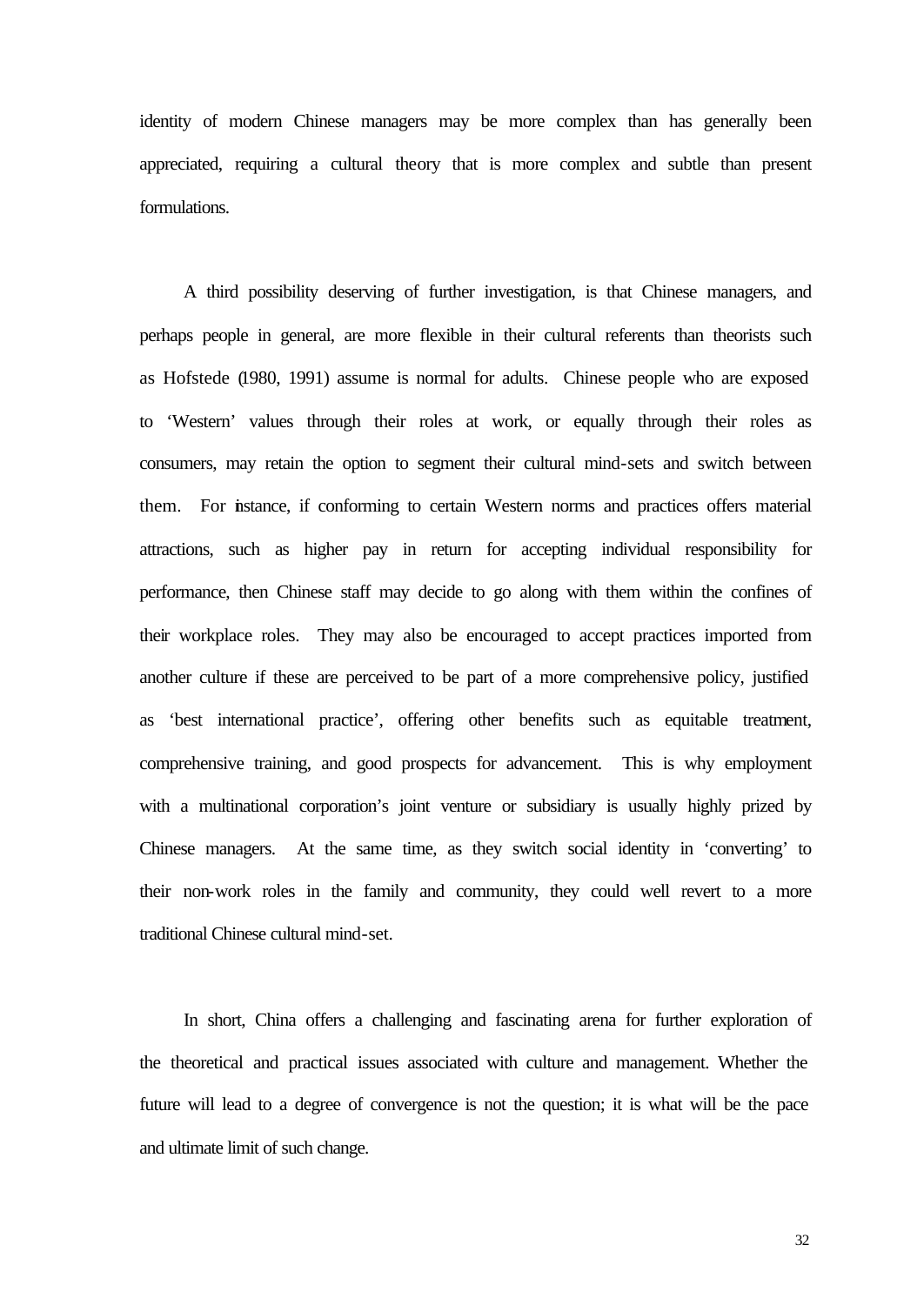#### **REFERENCES**

Becker, J. (1999). Fortune at China's Fingertips. *South China Morning Post Saturday Review*, August 28:1.

Boisot, M. and Child, J. (1996). From Fiefs to Clans and Network Capitalism: Explaining China's Emerging Economic Order. *Administrative Science Quarterly*, 41 (4): 600-628.

Bond, M. H. (ed.) (1996). *The Handbook of Chinese Psychology*. Hong Kong: Oxford University Press.

Cannon, T. and Jenkins, A. [eds.] (1990). *The Geography of Contemporary China*. London: Routledge.

Chan, A. (1995). The Emerging Patterns of Industrial Relations in China and the Rise of the Two New Labour Movements. *China Information: A Quarterly Journal*, 9 (4): 36-59.

Chan, A. (2001). *China's Workers Under Assault*, Armonk, NY: M.E Sharpe.

Chen, Min (1995). *Asian Management Systems*. London: Routledge.

Chen, X., Bishop, J. W., and Dow S. K. (2000). Teamwork in China: Where Reality Challenges Theory and Practice. In J.T. Li, A. S. Tsui and E. Weldon (eds.). *Management and Organizations in the Chinese Context*: 269-282. Basingstoke: Macmillan.

Child, J. (1981). Culture, Contingency and Capitalism in the Cross-National Study of Organizations. In L.L. Cummings and B.M. Staw (eds.), *Research in Organizational Behavior*, 3: 303-356. Greenwich, CT: JAI Press.

Child, J. (1994). *Management in China During the Age of Reform.* Cambridge: Cambridge University Press.

Child, J., Chung, L., Davies, H. and Ng, S-H. (2000). *Managing Business in China.* Hong Kong: Hong Kong General Chamber of Commerce.

Child, J., Loveridge, R. and Warner, M. (1973). Towards an Organizational Study of Trade Unions. *Sociology*, 7 (1): 71-91.

Child, J. and McGrath, R. G. (2001). Organizations Unfettered: Organizational Form in an Information-intensive Economy. *Academy of Management Journal*, 44 (6): 1135- 1148.

Child, J., and Tse, D. K. (2001). China's Transition and its Implications for International Business. *Journal of International Business Studies*. 32 (1): 5-21.

Child, J. and Yan, Y. (2001). National and Transnational Effects in International Business. *Management International Review*, 41 (1): 53-75.

Chiu, C.H., Ting, K., Tso, G.F.K., and He, C. (1998). A Comparison of Occupational Values between Capitalist Hong Kong and Socialist Guangzhou. *Economic Development and Cultural Change*. 46 (3): 144-151.

Dale, P. N. (1986). *The Myth of Japanese Uniqueness*, London: Croom Helm.

Ding, D. Z., Goodall, K., and Warner, M. (2002). The Impact of Economic Reform on the Role of Trade Unions in China*. International Journal of Human Resource management*, 13 (3) 431-449.

Fairbank, J. K. (1987). *The Great Chinese Revolution, 1800-1985.* London: Chatto and Windus.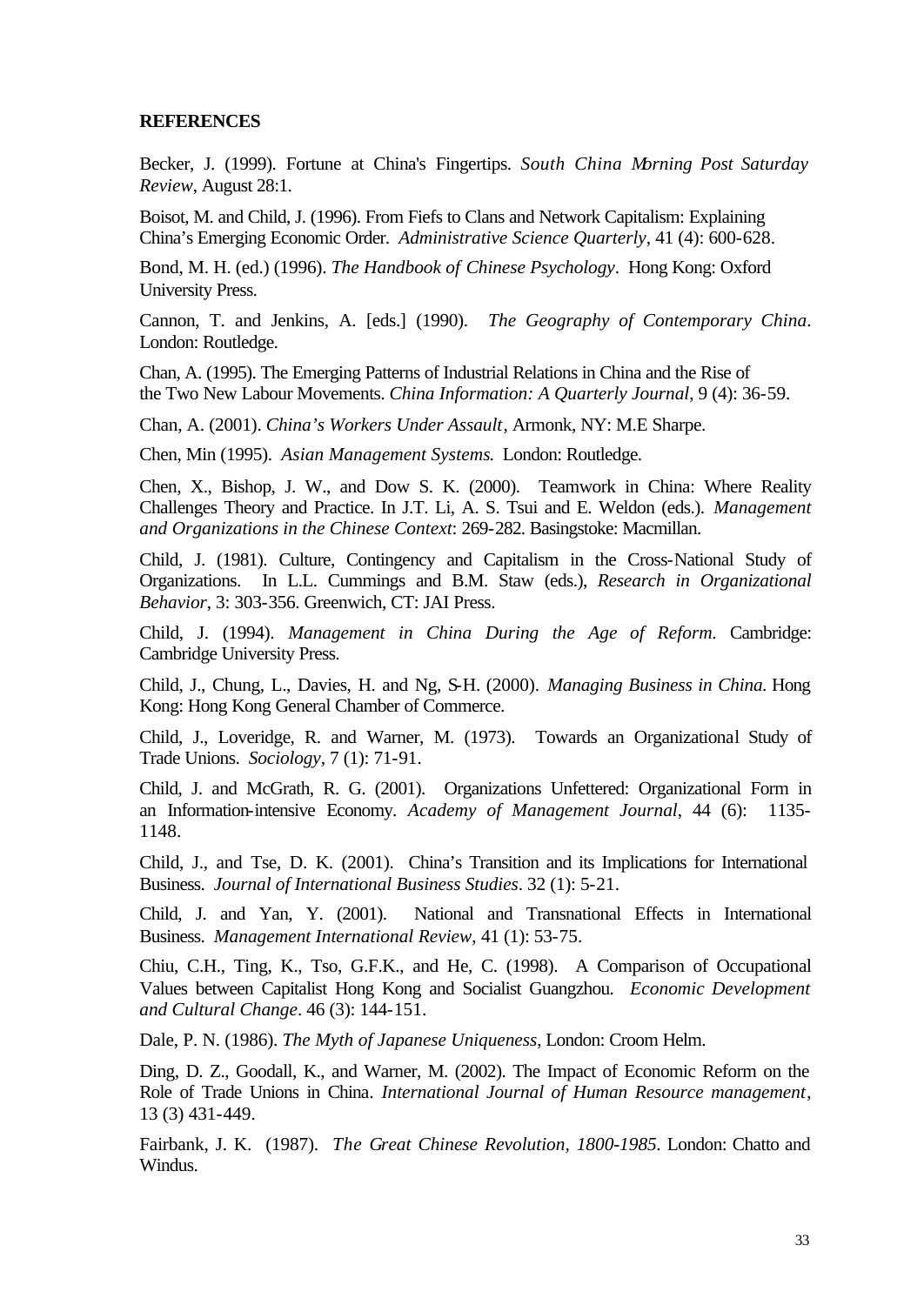Fairbank, J. K., and Goldman, M. (1998)*. China: A New History,* Cambridge, MA: Harvard University Press.

Farh, J.-L and Cheng, B-S. (2000). A Cultural Analysis of Paternalistic Leadership in Chinese Organizations. In J.T.Li, A. S. Tsui and E. Weldon [eds.]. *Management and Organizations in the Chinese Context*: 84-127. Basingstoke: Macmillan.

Faure, D. (2001). Beyond Networking: An Institutional View of Chinese Business. Unpublished paper, University of Oxford: Oriental Institute.

Gernet, J. (1982). *A History of Chinese Civilization*. Cambridge: Cambridge University Press.

Gerth, H.H. and Mills, C.W. [eds.] (1946). *>From Max Weber: Essays in Sociology*. New York: Oxford University Press.

Guthrie, D. (1998). The Declining Significance of *Guanxi* in China's Economic Transition. *The China Quarterly*, no. 154: 254-282.

He, P. (2002), *China's Search for Modernity: Cultural Discourse in the Late 20th Century,* Basingstoke: Palgrave.

Heffernan, K. and Crawford, J. (2001). The Relationship Between Managerial Values and the Adoption of Western Lifestyle Practices in the People's Republic of China. Paper presented to the Australia and New Zealand Academy of Management [ANZAM] Conference, Auckland, December.

Hickson, D. J. and Pugh, D. S. (1995). *Management Worldwide: The Impact of Social Culture on Organizations Around the Globe*. London: Penguin.

Hofstede, G. (1980). *Culture's Consequences: International Differences in Work-Related Values*. London: Sage.

Hofstede, G. (1991). *Cultures and Organizations: Software of the Mind*. Maidenhead: McGraw-Hill.

IFC [International Finance Corporation] (2000). *China's Emerging Private Enterprises*. Washington, DC: IFC.

Keister, L. A. (2000). *Chinese Business Groups: The Structure and Impact of Interfirm Relations During Economic Development*. Hong Kong: Oxford University Press.

Lee, G. M., Wong, L. and Mok, K-H. (1999). *The Decline of State-Owned Enterprises in China: Extent and Causes*, Occasional Paper no. 2. Hong Kong: City University of Hong Kong, December, 79pp.

Lin, Y-M and Zhu, T. (2001). Ownership Restructuring in Chinese State Industry: An Analysis of Evidence on Initial Organizational Changes. *The China Quarterly*, no. 166 June: 305-341.

Lockett, M. (1988). Culture and the Problems of Chinese Management. *Organization Studies*. 9 (4): 475-496.

Luo, Y. (2000). *Guanxi and Business*. Singapore: World Scientific Publishing.

Luo, Y. (2002). Partnering with Foreign Firms: How Do Chinese Managers View the Governance and Importance of Contracts? *Asia Pacific Journal of Management*, 19 (1): 127-151.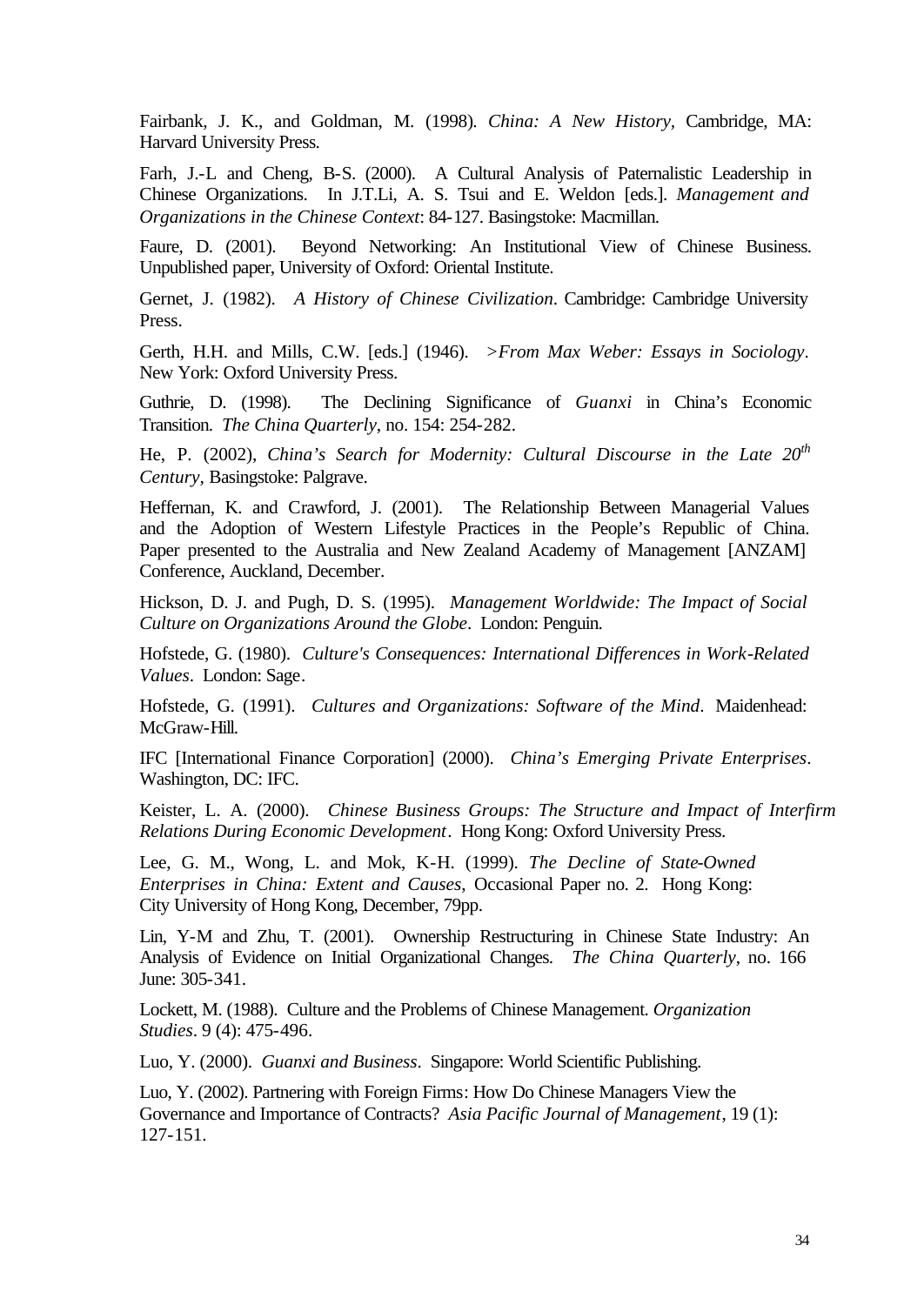Lu, X. and Perry, E. J., [eds.] (1997) *Danwei: The Changing Chinese Workplace in Historical and Comparative Perspective*, Armonk, NY: M.E. Sharpe.

McGreal, I. (1995). *Great Thinkers of the Eastern World.* New York: Harper Collins.

Ng, S-H., and Warner, M. (1998). *China's Trade Union and Management* London: Macmillan.

Nolan, P. (2001). *China and the Global Business Revolution.* Basingstoke: Palgrave.

Orru, M., Biggart, N. W. and Hamilton, G. G. [eds.] (1997). *The Economic Organization of East Asian Capitalism*. Thousand Oaks: Sage.

Pleister, H. (1998). *Organisational Behaviour of Township, Village and Private Enterprises in China: A Transactions Approach.* Unpublished Ph.D Thesis, University of Hong Kong.

Pye, L. W. (1985). *Asian Power and Politics.* Cambridge, MA: Harvard University Press.

Ralston, D. A., Yu K., Wang X., Terpstra, R. H. and He W.. (1996). The Cosmopolitan Chinese Manager: Findings of a Study of Managerial Values Across the Six Regions of China. *Journal of International Management*. 2: 79-109.

Ralston, D. A., Van Thang, N. and Napier, N. K. (1999a). A Comparative Study of the Work Values of North and South Vietnamese Managers. *Journal of International Business Studies*. 30 (4): 655-672.

Ralston, D. A., Egri, C. P., Stewart, S., Terpstra, R. H. and Yu Kaicheng (1999b). Doing Business in the 21<sup>st</sup> Century with the New Generation of Chinese Managers: A Study of Generational Shifts in Work Values in China. *Journal of International Business Studies*. 30 (2): 415-428.

Redding, S. G. (1990). *The Spirit of Chinese Capitalism*. Berlin: De Gruyter.

Redding, S. G. (2002). The Capitalist Business System of China and its Rationale. *Asia Pacific Journal of Management*, *Asia Pacific Journal of Management*, 19:221-249..

Roberts, K. H. (1970). On Looking at an Elephant: An Evaluation of Cross-cultural Research Related to Organizations. *Psychological Bulletin*, 74: 327-350.

Schurmann, F., (1966). *Ideology and Organization in Communist China,* Berkeley, CA: University of California Press.

Shenkar, O. and Ronen, S. (1987). The Cultural Context of Negotiations: The Implications of Chinese Interpersonal Norms. *Journal of Applied Behavioral Science*, 23: 263-275.

Takahara, A. (1992). *The Politics of Wage Policy in Post-Revolutionary China*. London: Macmillan.

*The Economist* (2002a). George Bush, protectionist. 9 March: 13.

*The Economist* (2002b). Out of Puff: A Survey of China. 15 June: 1-16 (following p. 62).

Tolbert, P.S. and Zucker, L.G. (1996). The Institutionalization of Institutional Theory. In Clegg, S.R., Hardy, C. and Nord, W.R. [eds.] *Handbook of Organization Studies*: 175- 190. London: Sage.

Tse, D. K. and Chung M-L., (1999). New Ownership Forms in Transitional Economies: Emergence, Characteristics and Performance of China's Joint Stock Companies. *Chinese Management Centre, University of Hong Kong Working paper #1999-003-01*, March.